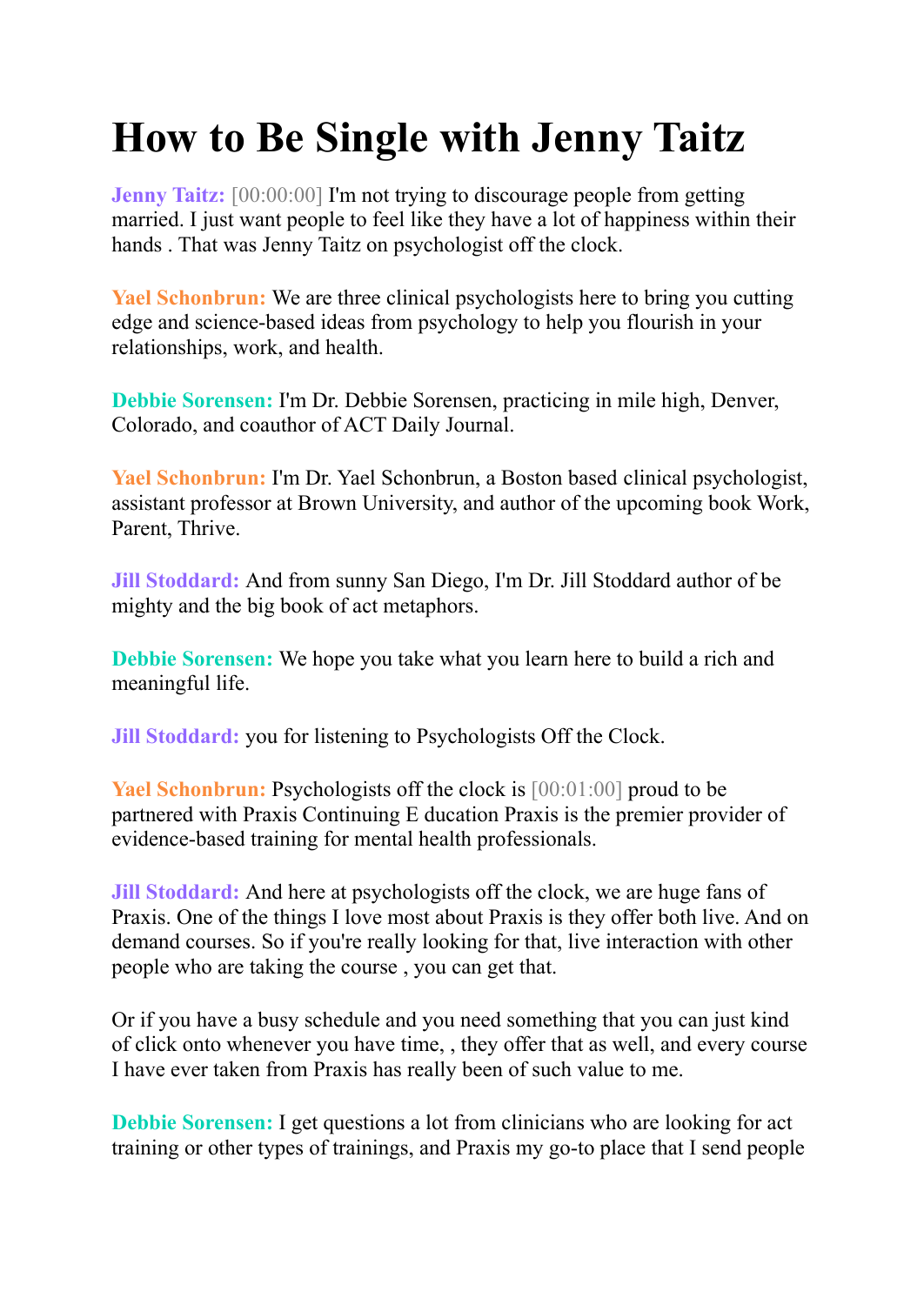no matter what level they are, because they have really good beginner trainings for people who have no experience.

And they also have terrific advanced trainings on different topics and just people who want to keep building their skills.

**Yael Schonbrun:** You can [00:02:00] go to our website and get a coupon for the live trainings, by going to our offers page at off the clock, psych.com/sponsors. And we'll hope to see you.

This is Yael, and I'm here with Katy, our dissemination coordinator, to talk about this episode, how to be single and happy an interview that I did with, Jenny Taitz.

And I think it's such an important topic. And Katy, I know that this topic is an important one for you is.

**Katy Rothfelder:** Yeah. Yeah. I actually am really grateful because I think it's a topic that we don't talk enough about. Not. Just on this podcast, but in general, it's sort of the, like, I don't know, is it enough to say the dirty secret of what it's like to be in the dating scene is all of the feelings and not usually like comfortable feelings that come with it.

And so, hearing Jenny really [00:03:00] launch into those and not shying away from what it's really like to be in the dating scene. I think I both felt, uh, heard and validated in also equally called out because I been in the dating scene. Um, and you know, how. Pretty much everything that, that Jenny talked about.

And so it was, I think, refreshing and also a little bit, uh, uh, heart aching to kind of hear some of the stuff that that Jenny talked about with you in her interview.

**Yael Schonbrun:** Yeah. On the one hand dating isn't talked about enough. And then on the other hand, it's talked about a lot in these really simplistic kind of hacking. Ways. And what I love about Jenny Taitz's approach is that it's incredibly evidence-based, it's incredibly validating. she draws on all sorts of evidence-based approaches that help you to be more effective, but also help you to manage [00:04:00] exactly what you're saying. All the difficult emotions that come up with dating. And there's a lot of difficult emotions that come up with dating,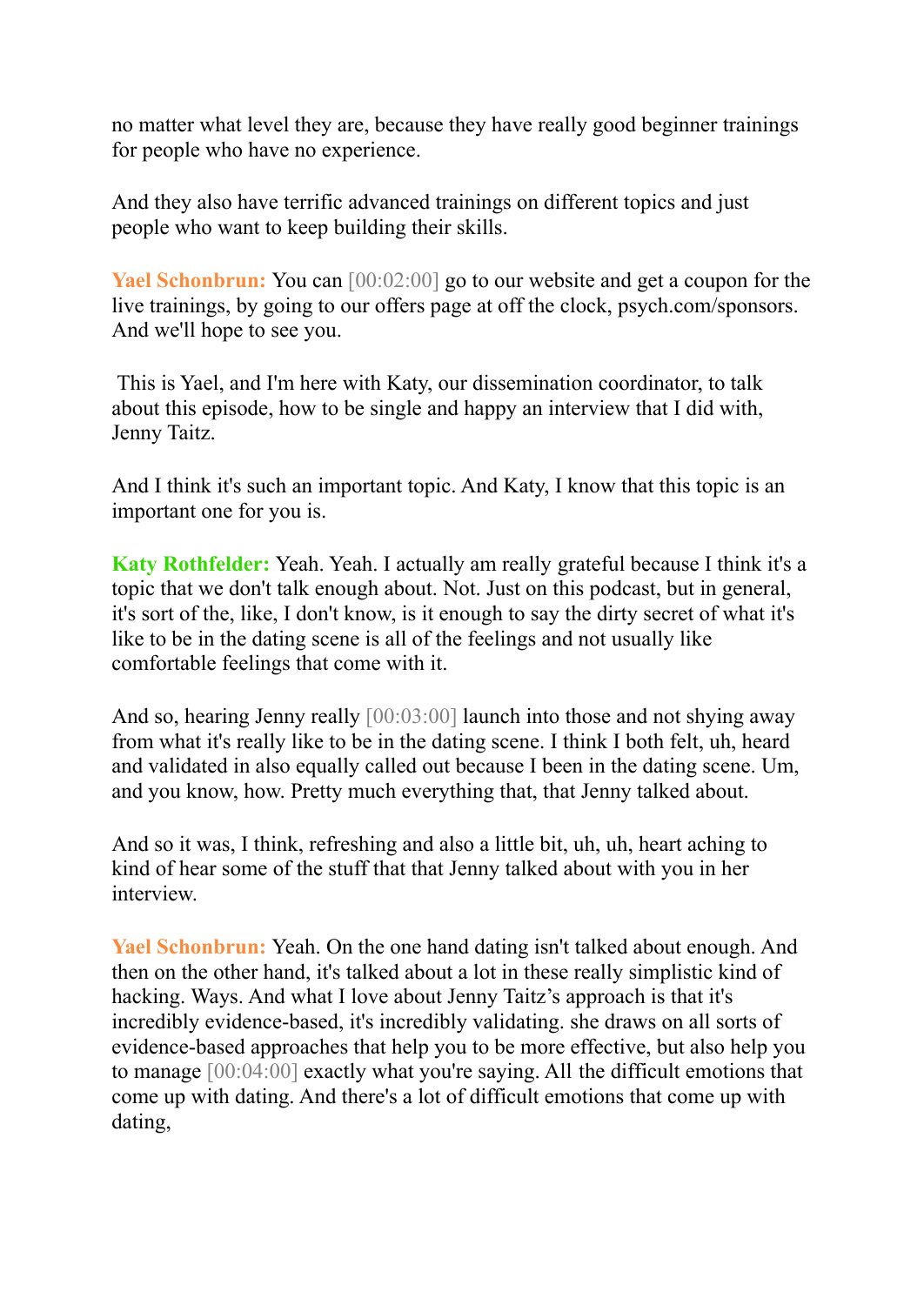**Katy Rothfelder:** Yeah, It actually made me think a lot of Debbie's recent episode on emotion, efficacy therapy, , and, and sort of the workability of when emotions get really high or really uncomfortable kind of this, the story that we see.

Telling ourselves about what's happening in sort of the patterns that we fall into. And I feel like she really hit on so many aspects of whether it's dating or, or being in a relationship that isn't working for you.

**Yael Schonbrun:** Or trying to get to the point of being on a date right there, even just the journey into getting a first date can be a really painful one. Katy, what you're saying is so important that she draws from all these approaches that have these [00:05:00] very on the ground, practical tips and tools that you can use to manage the feelings, but also to be more effective.

And you don't have to be familiar with the treatments themselves. They just are great because they offer you tools that can be used. And so what I want to say is that for folks who are dating or knows somebody who's dating. I really recommend that you stay tuned all the way to the end because she offers tips on staying happy, even when you want a relationship.

And don't have one how to start conversations on dates, why strategies to approach dating apps and so much more really like on the ground, things that you can do as you're going through the process.

**Katy Rothfelder:** Yeah, I loved her. , Jenny's thoughts about rumination, regret, and emotional avoidance. And I kinda was thinking, man, Jenny, you gotta have three RS.

It's gotta be like, ruminate regret and resisting the emotion. Maybe I'll send her a message.

**Yael Schonbrun:** You said  $[00:06:00]$  she'd probably be receptive to it.

**Katy Rothfelder:** I guess this was an episode where I really just tied back to so many of our previous episodes I even drew into when we had our farewell with Diana and she was talking about, , Daniel Pink's book on regret and how regret can be really informative to us if we let it, Jenny talked a lot about how that regret can be almost like a closer, it can kind of freeze us or send us into behavior patterns that are really unworkable. Um, and so whether it's, you know, this fear of regret or this anticipated , or, you know, some getting into that rumination about what ifs.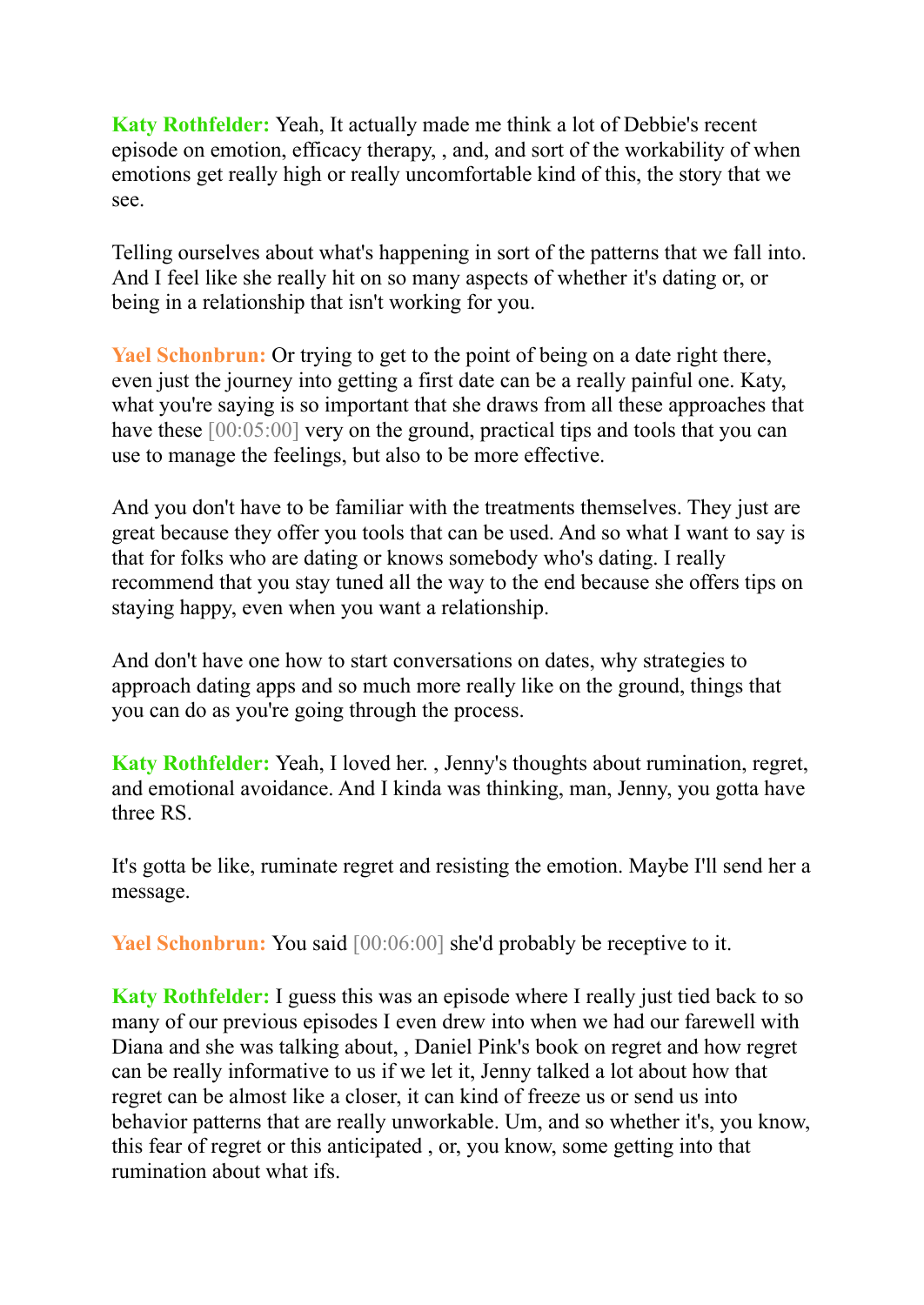What happened, you know, if we can kind of allow and be aware of those experiences, it kind of frees us up to [00:07:00] make more value choices a little bit, which I think is what Jenny was also talking about. And it's like move towards the things that you care about within the context of.

**Yael Schonbrun:** Yeah. Yeah. And so the conversation is about dating, but I think Katy, what you're pointing to is that the wise strategies for living well, right? When you don't have the situation, the circumstances are the things that you really long for that we can still live a full, happy, meaningful life. And I think that is, you know, really what we're all about on this podcast is, is sort of finding the meaning living rich lives, even when things are imperfect and finding.

Really practical evidence-based strategies to do that. And that is exactly what Jenny offers in this episode. So we hope you enjoy it. I'm here with Jenny Taitz, who is a practicing clinical psychologist and assistant clinical professor in the department of psychiatry at UCLA and an author Jenny's writing on various topics. And evidence-based [00:08:00] psychology appears regularly in the New York times. And I got to prep by reading amazing pieces on keeping suffering from turning into emotional pain throughout ankle acceptance, simple brief exercises to reduce anxiety and stress finding.

When you're feeling pretty darn hopeless, how to worry more mindfully. And I loved each of these pieces and was just really impressed by how Jenny was able to pack so much science and simple practices into a brief engaging reads. So I highly recommend that people go check those out. And she's also author of two books.

The first is end emotional eating, and then her more recent book, which we'll be discussing today is how to be single and happy science-based strategies for keeping your sanity while looking for a soulmate. Welcome to.

**Jenny Taitz:** Thank you so much. It's nice to talk to you.

**Yael Schonbrun:** So glad to have you here. I want to start out by thanking you for making the time, and also by thinking the listener who reached out to suggest you.

and the topic of finding happiness while single. we actually talk a lot about marriage and [00:09:00] parenting on this podcast. And. Really, a wonderful suggestion to talk about being happy.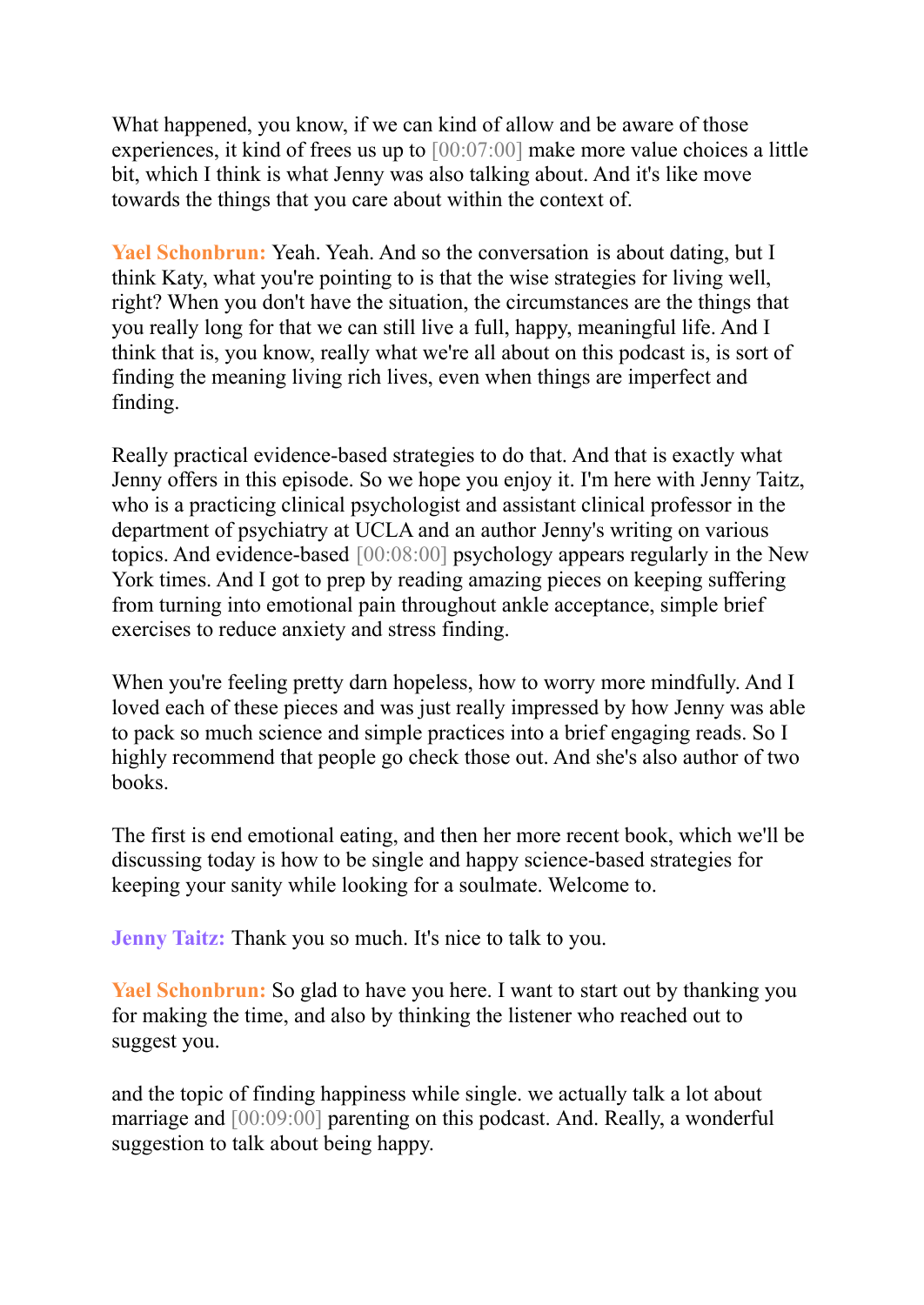Well, single. So I wonder if we can just begin with an orienting question of who is this book and and our conversation for.

**Jenny Taitz:** Yeah. So the conversation is for anyone who is either unhappy, either in a current relationship or in wondering like, should I be leaving? Would I be better off? Being single than in an unhappy partnership or for people that are really looking for a partner in struggling with dating, especially today on dating apps, it can be really frustrating, , to feel hopeful around meeting someone, especially when there's so many people out there, , similarly struggling.

And so it's either for, you know, if you're unhappy and wanting to strike up some courage or you're trying your very best and suffering at the same time.

**Yael Schonbrun:** And I want to note that as I was reading the book, It occurred to me that it's not just for [00:10:00] young people. I actually, as I was reading it, I have somebody close to me. Who's , elderly and a widow. And so many of the themes and practices that you recommend and walk people through. It really struck me that they would be a very good fit for somebody at, at either end of the age spectrum and in the most.

**Jenny Taitz:** I so appreciate you adding that. This is also for people that have had recently recently ended relationships either due to a loss. Or a breakup. And so absolutely this applies across the lifespan and some people, um, wonder, I, I, most of the book is focused on women and I just wrote from, uh, you know, my perspective is a female and having worked with a lot of women, but I really enjoy some male readers have reached out to me and found that the book similarly applies to them.

And this is also equally applicable, regardless of same sex or heterosexual.

**Yael Schonbrun:** You do have a lot of yourself in the book. I mean, the [00:11:00] book is so steeped in science, but you do share some of your personal story that you, although you're currently married, I understand that you went through your share of painful single experiences.

So I wonder if you could start us off by sharing a little bit about your history of being unhappily, single, and how that journey led you to writing this book.

**Jenny Taitz:** Yeah. So my parents got divorced when I was set in. And I sort of had this mindset that it, it, it was hard to have a successful rewarding marriage. And I worried about that because sometimes the things that matter most to you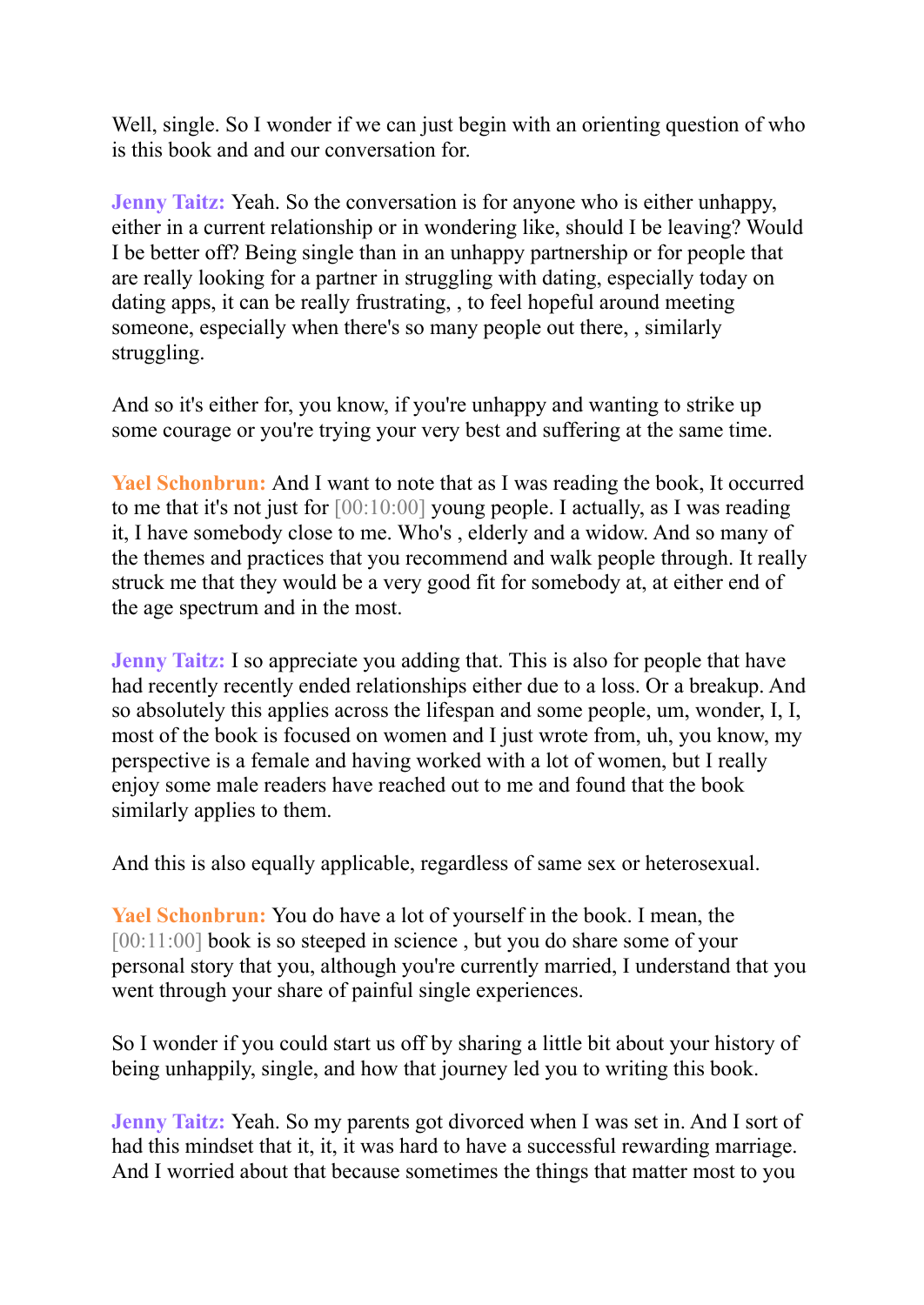also inspire the most anxiety. And I certainly worried from a young age that this was something that mattered to me.

And I always sort of had the idea that I wanted to be a mom. And that that was a core value and something that I really hope to pursue in the future. And I. A lot of my closest friends got married right after college. And I was still single late into my [00:12:00] twenties, early thirties. And I was, you know, I was constantly wondering when I was going on dates.

If I was being too picky or if I should settle. What was the sweet spot between having standards and being flexible. And, um, and I talk about this in the book, but I did end up meeting someone that I got engaged to and through a lot of my work, as a therapist in training, I really realized that we just had different kinds of life trajectories, and I was willing to feel uncomfortable in the service of living a life that seemed more authentic to me.

And I talk about in the book, you know, this person is a wonderful person. I'm not. Towards him and hope he's doing well. But I do talk a lot about the shame and questioning that so many people face and I felt so incredibly lucky that I was dating concurrent with becoming a therapist specializing in mindfulness, but you know, so many people out there don't necessarily want to be a therapist [00:13:00] specializing in mindfulness.

I wanted to offer the many people out there, the chance to. I find freedom the way I did through really practicing, like being only right now, it does not mean you're going to be lonely, forever being uncomfortable. Doesn't mean. That's going to be your destiny. And so I talk a lot about my own experience of being courageous and getting really clear about what I wanted my life to stand for and making space for all the discomfort that came with that from having to tell people at work, to losing large sums of money that I didn't have as a graduate student.

Um, but the, the piece that came from. And it also, I mean, concurrent with my own struggles, I was really struck in my clinical practice by patients that I thought were so like beyond fabulous. Like these are people that are smart, nice charismatic. And they were some of my, like most lovely, wonderful clients were assigning to me, lions from dating books and telling me about going on retreats with [00:14:00] some of the authors of some of those books that cost near fortune.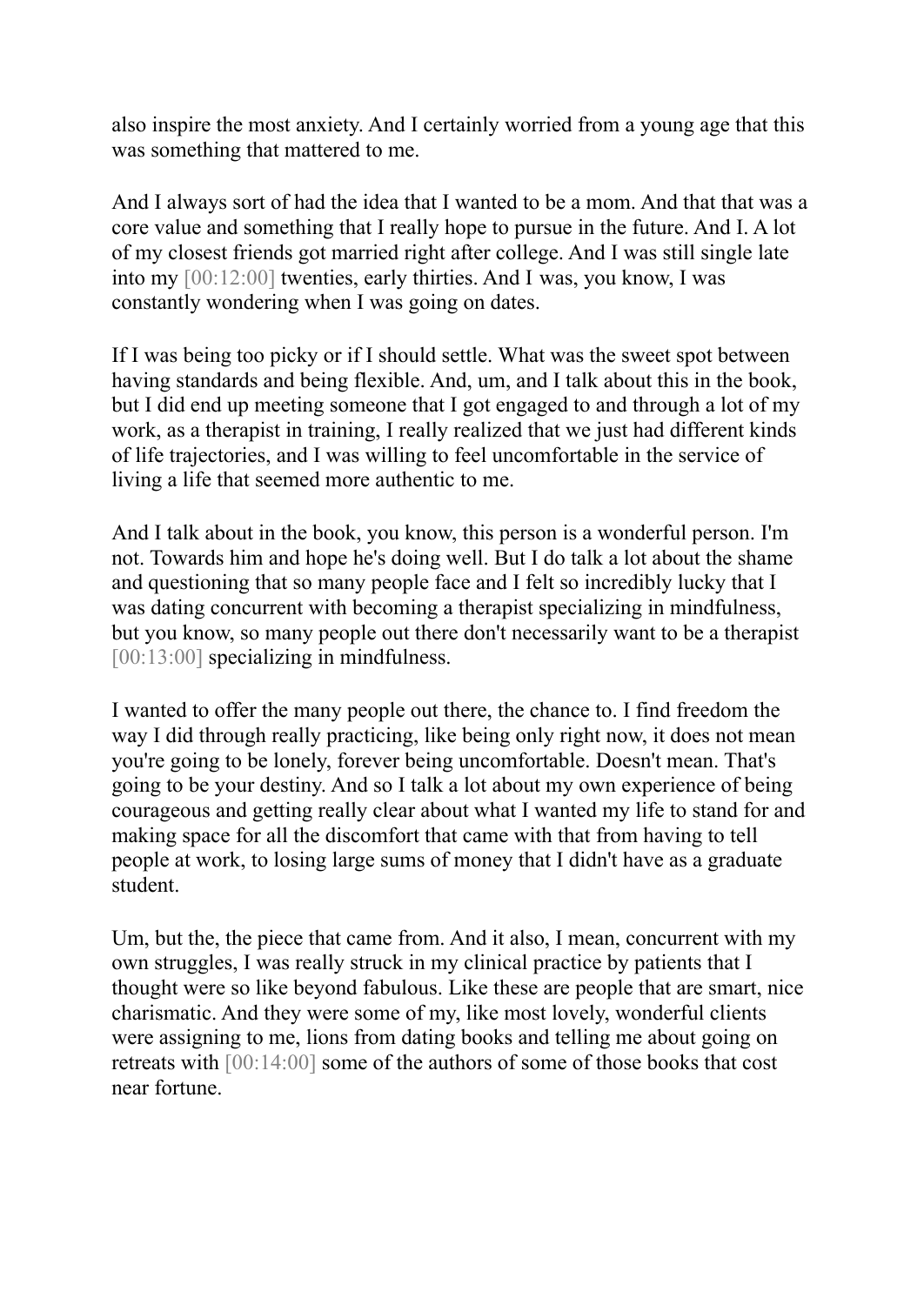And they just thought like, geez, Seriously, like, you know, this is you're smart and like we're feminists, like what are we talking about here? And so I, I, I wrote the book that I wished that was available for me to read at the time.

**Yael Schonbrun:** I grew up and I remember my mom gave me the rules. I don't know if you've read that. I'm sure you have. It was so antithetical to how I wanted to show up. And it was very confusing and this is definitely The book that I wish she had handed me instead. Um, but it, when I get back to the central premise of this book, which is this question of whether you can be single and be single, not by choice and still be happy, broadly speaking, what is the answer to that question

**Jenny Taitz:** The answer to that question is you absolutely can. So much of our happiness has to do with our mindset and the activities that we pursue and our ability to be mindful and really present. So if you are [00:15:00] incredibly present and pursuing activities that matter to you, marriage. Might be nice and might change your circumstances somewhat.

But in huge research study is one of them in particular with a population of 24,000 people, which is a huge sample found on average marriage increased happiness by 1%. And I'm not trying to discourage people from getting married. I just want people to feel like they have a lot of happiness within their hands and people out there might have been.

For a moment. Have, have they been happy when they were single and what was going on in those moments? Um, I fully respect and appreciate that. Some people do really want to connect with someone and that's wonderful and I applaud you for making space for those that wish, but I also want you to enjoy your life while you're looking for that.

**Yael Schonbrun:** I love that study that shows that being married. We might shift your happiness set point, but that it's, it's [00:16:00] small And it really does get to this set of findings that you talk about in your book. And we actually had, um, the author of that research, Sonia Luber Mirsky on our show to talk about these different predictors of happiness and that we often think that life circumstances, including being married.

Are a huge predictor of our happiness, but actually they're much smaller than we think. And part of what you, you talk so much about in your book is this piece of the pie that predicts happiness, our intentional activities, our mindset, our actions, our, uh, ability to clarify values and then follow through with them.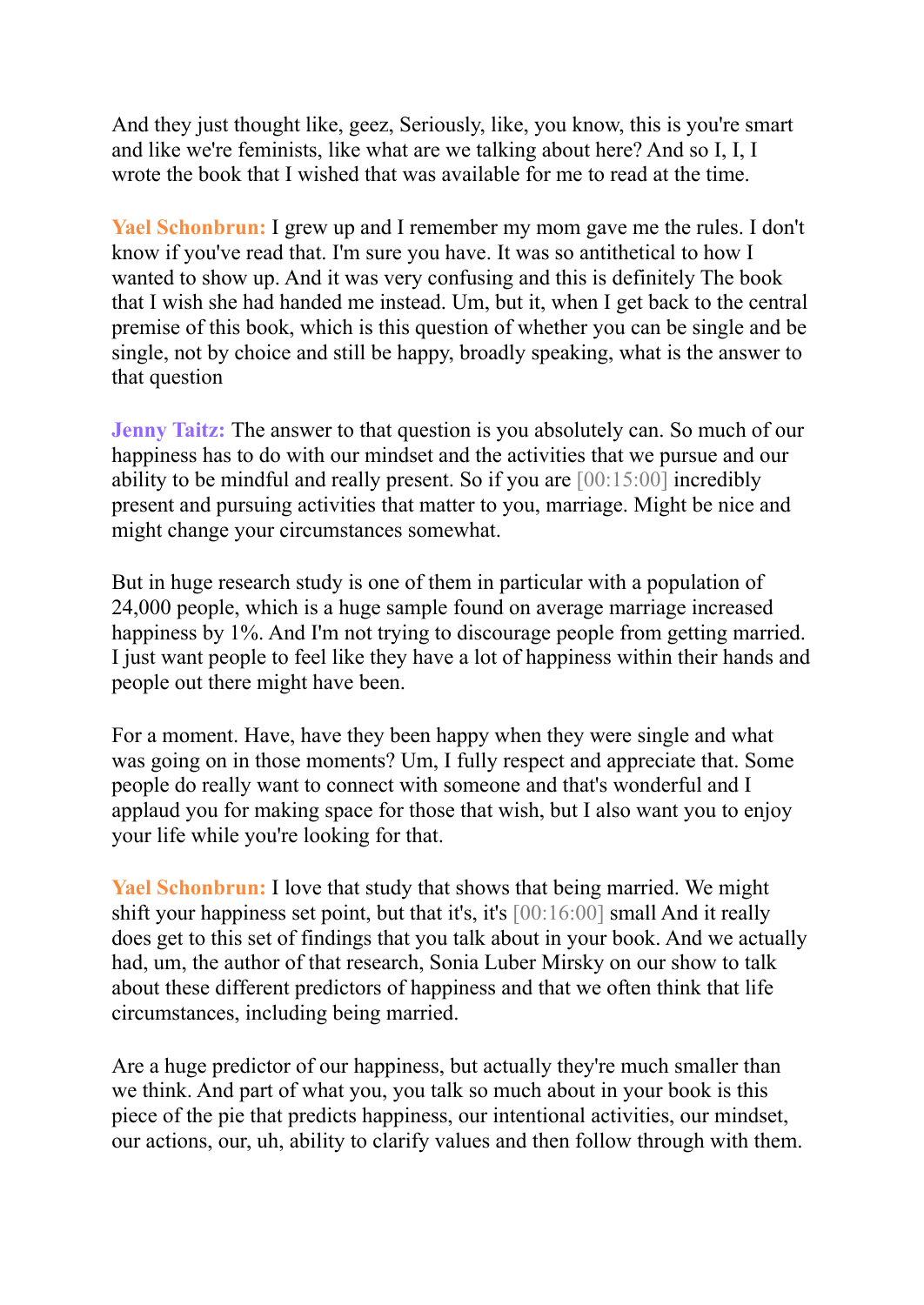That actually has a huge impact. And so a lot of the recommendations that you make artists. Um, reduce the focus that we place on whether or not we're partnered and to really focus on those intentional activities. And you give so many of these concrete examples and practices that people can try.

**Jenny Taitz:** Yeah. And for people that might be listening and struggling with. The circumstances in their life, the same, the same [00:17:00] rules apply. If you're really unhappy in your workplace or where you're living. I don't want to stretch too much beyond the focus, but I think to really keep in mind that there are even when you feel stuck by circumstances, there are ways that you can powerfully shift your moments by being really present and adding in things that you might enjoy on purpose.

Even if you feel exhausted and too.

**Yael Schonbrun:** Yeah. So you set your book up to first address some of the central challenges that can be. Make us so deeply unhappy while we're single. , they include rumination regret and emotional avoidance. And I wanted to start by talking a little bit about rumination because it's such a common habit for people who are focused on trying to get something that seems elusive.

And is you're saying like, we're talking about it in the context of dating, but this could apply to anything, something that's, you know, just out of your grasp, like a promotion or wanting to buy a house or, um, wanting to get pregnant. In this case, we're talking about dating, but when something is just out of our grasp, our mind tends to get stuck [00:18:00] in a loop.

How can people understand this trap of rumination? And then what are some ways that we can work that what are some practices that we can use to exit that trap of rumination?

**Jenny Taitz:** So rumination is overthinking in a way that is not necessarily strategic or trying to work on problem solving, but just kind of circular and rumination is one of the biggest predictors of depression. And actually increasingly researchers are. It's pretty clear that rumination predicts a host of suffering.

It's kind of similar to worry. It's, you know, instead of just going on a bad date and thinking that was a bummer, it's adding to that all the other bad days, all the future bad dates, comparisons to other people that had an easy on the first date, it's just really taking current payments. Spiraling mentally.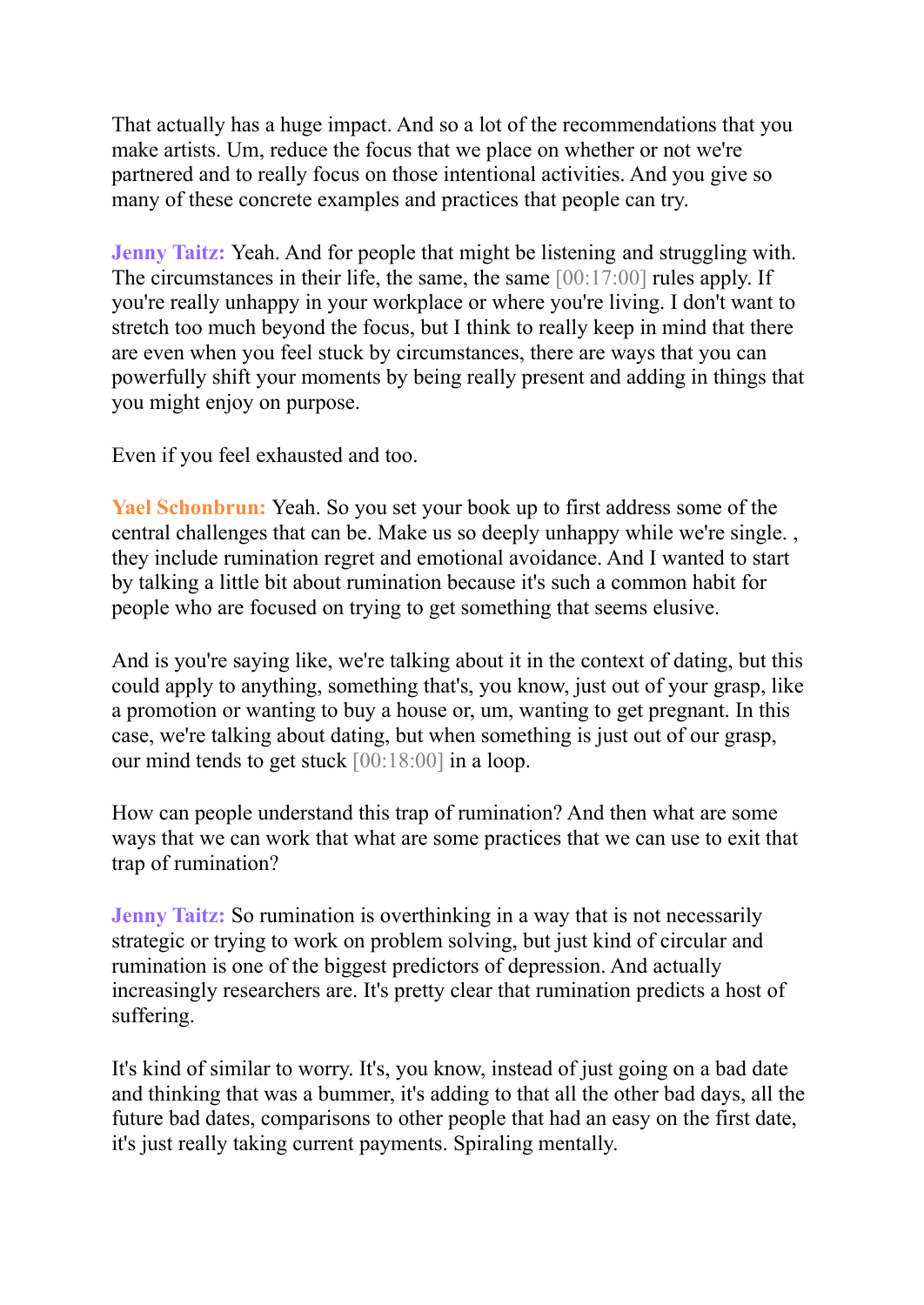And one reason that people do it is because they confuse ruminating with problem solving and they think at some point they will [00:19:00] hit some sort of jackpot solution or having a Tiffany. Um, but if you actually think about it, Activity that I describe in the book. And I really encourage people to pursue is to take a minute to just right here right now.

What are the pros of overthinking? What are the costs of overthinking? What are the pros of accepting uncertainty? What are the costs of accepting uncertainty? Because having a clear, like in your own handwriting, Tactical reminder, like on a index card or take a screenshot and have it on your phone because it's such a habit that people really need to be super aware of.

What are the downsides? Not only short-term, but long-term and, um, another way to break free of this habit. In addition to being super aware of the costs and benefits is to have a couple of concrete activities you can do in this. So if you're into Wordle or if you like the New York times crossword puzzle or an adult coloring book, I've seen, like, it was just in a gift [00:20:00] shop and they had like adult coloring books of, you know, Bridger 10.

And, um, I think paint by numbers kind of interesting, cause you really have to focus on, you know, one is blue and two is teal and, um, it really brings your full attention. Cause it's hard to kind of get out of your head with thinking, um, but doing some sort of activity that you. Inclined to do even at 11:00 PM in your apartment when you're exhausted is really useful and rumination, I can't even begin to tell you so many studies have found that rumination more than the event itself is what causes the damage.

And of course, I don't want to minimize in any way that you've been through a lot, but as a self-compassionate gesture, bake breaking free of this habit is one way to start to move on.

**Yael Schonbrun:** Right. It's the primary event is that you had a bad date and the primary emotion following that might be disappointment or frustration, and rumination really comes after that, where you sort of really get hooked on it.

And as you're saying, you just kind of go into all sorts of [00:21:00] mental spirals about it. And that's the second day. Set of internal experiences that we have some opportunities to do differently, right? The date went badly. We're going to feel disappointed. We don't have much control over that, but the practices that you're describing are really helpful for the secondary part of that sequence of events, where we can. Mindfully notice that we're getting caught in that mental loop and make a deliberate choice to do something different,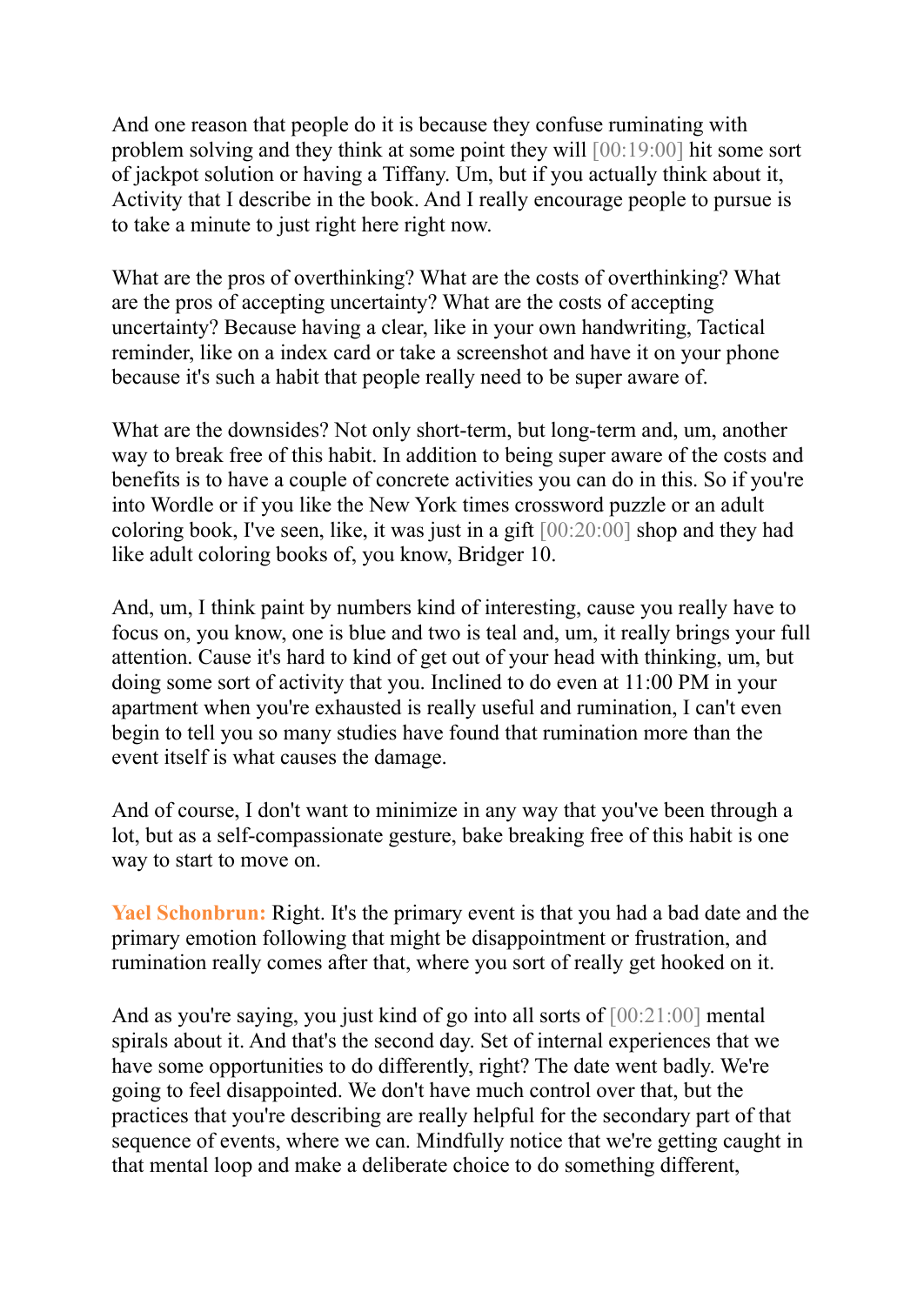something either more pleasant or distracting. and, and I love that question of just pausing and asking yourself, like, is this thinking, is this thought process that I find myself in?

Is it helping me? Cause if it's helping me. , you can use that and get somewhere different, but if you can honestly answer yourself that it's not helpful, then using some of those strategies that you described is probably a better pathway to go down.

**Jenny Taitz:** Entirely. And maybe it's also a matter of amount, maybe 10 minutes of thinking after the date of what are the big [00:22:00] takeaways, what are the. Next steps going forward. But after a certain amount of time, it's probably not very productive to keep replaying and looping.

**Yael Schonbrun:** Yeah. You also define regret as part rumination and part self-blame. , um, That when we get stuck in regret, sort of we're stuck in that overthinking. And we're also feeling like we've done something wrong.

We've made a mistake and that's the feeling of regret. So how can people searching for their soulmates? , sit with that regret, sit with the loss of not having the life that they thought they would .

**Jenny Taitz:** I think I, again, coming up with some sort of concrete takeaway, but also not. I think that the torture is when you really blame yourself. And if people can add a dose of self-compassion, I made the best decision I could at the time. , there are so many ways to perceive a situation. So much of regret is [00:23:00] based on our assumptions.

Thinking if only I had made this decision, things would have been so much better. If only I had moved to this city, then I would have found someone, but that's, that's all very speculative and not necessarily helpful, but what are the things you can do right this moment? And how can you offer yourself a dose of kindness?

Because it is hard to make decisions with limited information and how. You know, the same perspective that you had 10 years later in the moment, you know, 10 years ago. Um, and so I think to really like, think like is beating myself up, moving me towards the life I want, or is it imprisoning me?

**Yael Schonbrun:** I don't know if you've read this book, but there's a book called the midnight library that folks who practice acceptance and commitment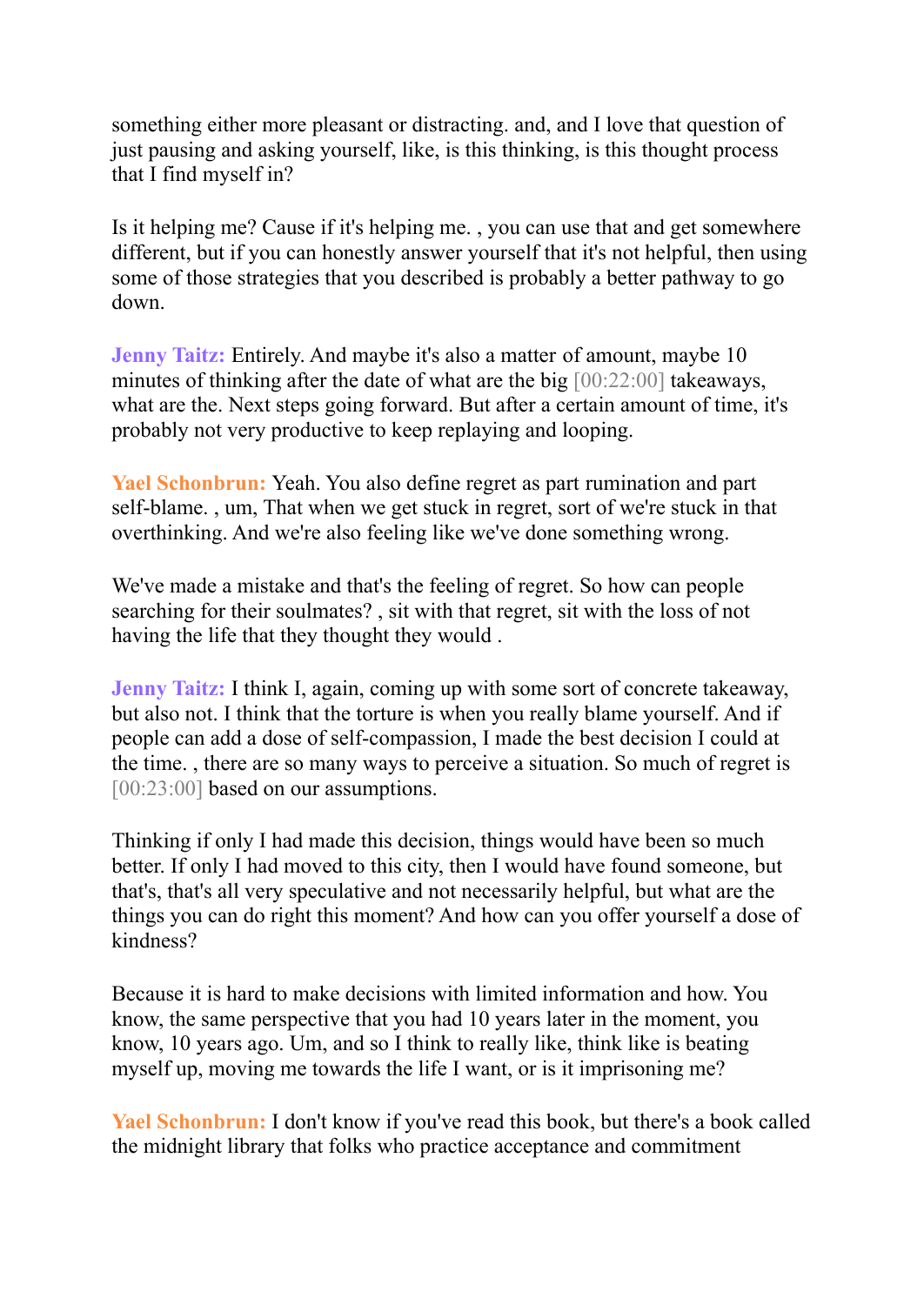therapy, we're singing its praises. And so I picked it up and it's this really fascinating story.

It's fiction about a woman that engages in some of that regretful thinking in her life. And then it sort of follows her down this path of all these different life paths that [00:24:00] she could have gone. And you see that there's really no way to create a perfect life. And you're always going to be stuck. If you allow yourself to go down this path with that thought of.

Could I have done this better? Could I have made a choice that would have landed me in a better spot? , it's this question that we can't ever fully answer because it's a fantasy that we would ever know what things had been like if we'd gone down a different path and that's what regret can cause us.

Ask this unanswerable question. And what you're saying is to bring yourself back into the present moment to learn from what's happened and to sort of really think through, you know, where you're at and where you'd like to go in this present moment going forward.

**Jenny Taitz:** Exactly. And one of the biggest, one of my biggest hopes in writing this book is to help people have a sense of faith in themselves and trust their inner wisdom. And I think too much of her regret fueled thinking leads to really struggling with not feeling like you can trust your guide or. Um, make decisions for [00:25:00] yourself, or you're so focused on the past that you can't make decisions in the here and now that move you forward.

and so it, it's incredible through writing. I've spoken to some really fascinating people, one person, um, I spoke to before the pandemic had committed a horrible crime that he was incarcerated for for many years. And. He was sentenced to prison and served his time and, and he learned his lesson and now he's doing so much incredible work, helping other people that are formerly incarcerated, find meaningful work.

His name is Chris Wilson. Um, he wrote a book called the master plan, and I think that's, he's such an inspiring person around the topic of regret because you can make a terrible mistake, but to throw your whole life away would be such a missed opportunity. Contribute and, and have a second chance. And it, every moment we are kind of at a fork in the road, we get either live bigger or smaller [00:26:00] or have trust in ourselves or doubt ourselves.

And I think obviously I'm not encouraging people to make big mistakes or to be overly permissive with mistakes that they've made, but to really take a second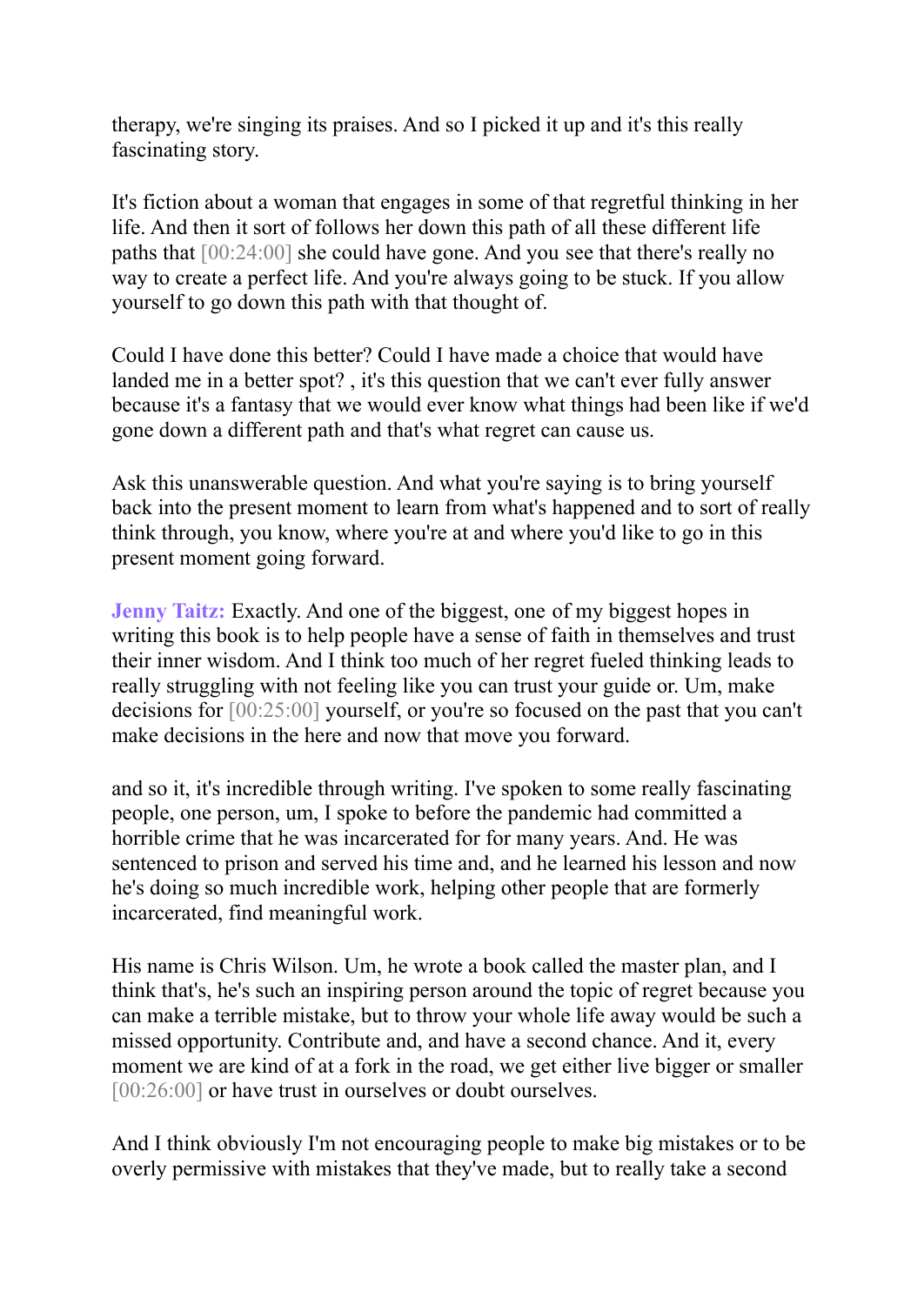and learn from. I'm guessing that even someone in the recovery community, if they spend too much time beating themselves up, they're not going to be a set up for success as someone that offers a little self-compassion, that gives you the energy to move forward.

But too much of the negative thinking and self blame is paralyzing. And.

**Yael Schonbrun:** Yeah, I love that you're bringing up self-compassion in this context because it does really kind of open you up to be able to learn those lessons and carry them forward in a more productive way, as opposed to the self criticism. That self criticism that the self-critical voice is wired into us for protective reasons, but it can really stop us in our tracks and prevent us from learning and growing.

So [00:27:00] let's carry it through to like an example, um, in the modern dating world. So say you have a young person in your office who has been trying to date and, and having a hard time, really connecting with people. And, you know, there's a lot of pressure. On hooking up and sleeping with somebody early on to sort of land the deal, so to speak.

How do you help somebody who's feeling a lot of shame about sleeping with a lot of, uh, people that they don't know very well and yet not having the relationship progress further. How do you help them not drop into unhelpful regret and self blame, but rather use it as an opportunity to grow? What kind of advice or practices would you recommend?

**Jenny Taitz:** I think, you know, this is so relevant. I think really having that the self-compassion, it's really hard to want something and have socially prescribed, you know, Suggestions around how to best pursue that and pressure from other people. And to really think through like [00:28:00] really kind of having this mantra of, I did the.

With what I, you know, how I could in that situation. But along that, like really having this like awareness that you did the best he could with information you had at the time, what, what do I know now that I want to take going forward? Like, do I want to have a line that I tell people to try to slow things down?

Do I want to have a drink limit? Um, so I'm not in a position where I can make decisions that, you know, I'm, won't kick myself for tomorrow. , so I think there's something about. , a next step that's useful, but also some, I mean, a little bit of regret can be helpful in terms of making better decisions later.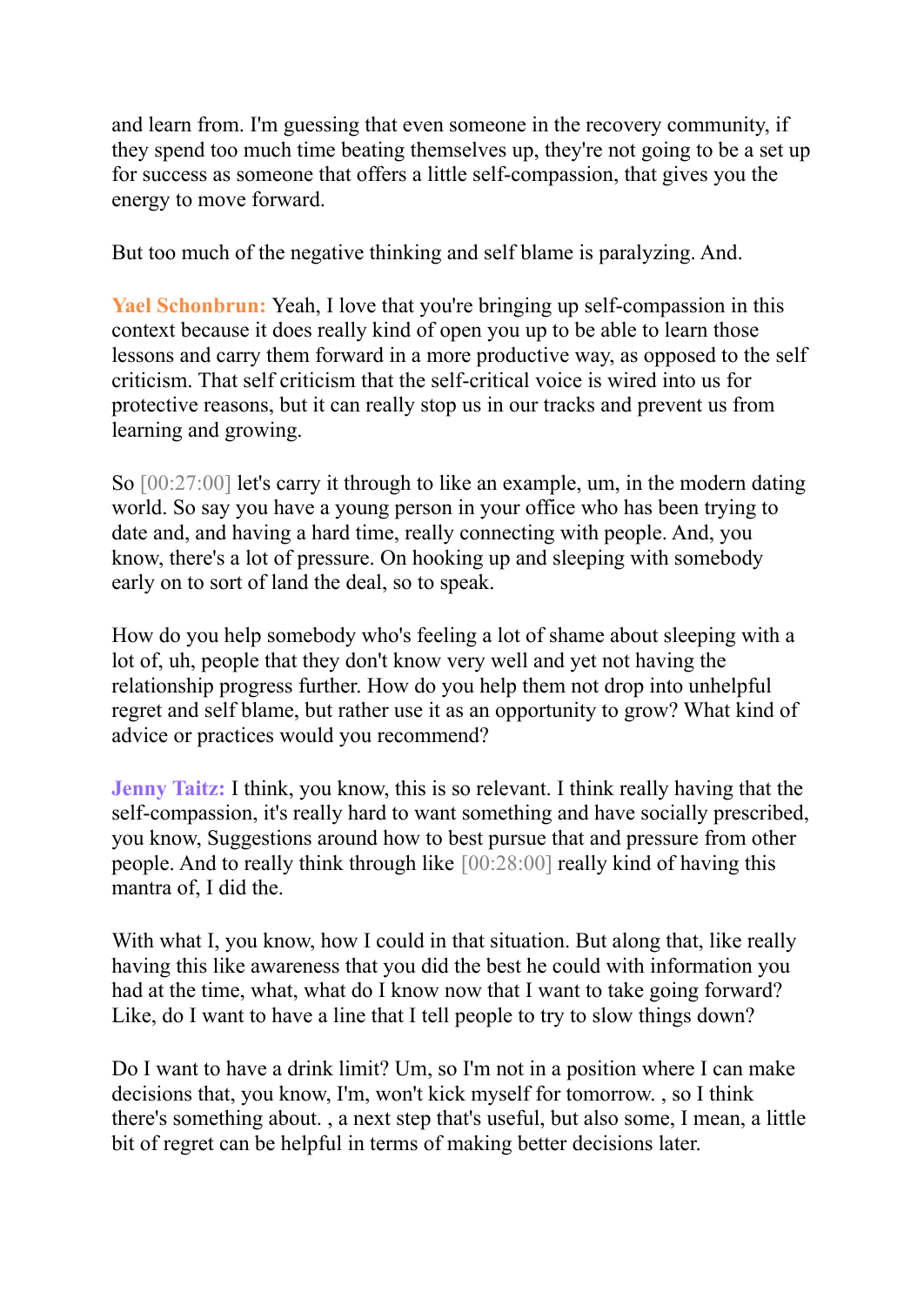But I think too much is, is what leads people to not even want to make decisions or to feel terrible about that.

**Yael Schonbrun:** Yeah. So using that regret is like a sign that there's something to learn, but noticing when it keeps you from keeping on [00:29:00] trying, and actually that gets to this concept of hope that you wrote about in the New York times and that you write about in your book that I just, I love. So how do you stay hopeful when you've been on the dating scene for a long time without.

**Jenny Taitz:** Yeah. And you know, hope is not just a feeling, it's a behavior. And so having a clear sense of what you want. As to stick to it, even when it's not easy or when you don't feel like it's going to amount to anything is really key. And so acting hopeful, surprisingly like leaning into the behaviors you would do, if you were full of optimism and felt like the world was, you know, your oyster is super, super important and, you know, yeah.

It's. important, , especially with dating, which is quite a process to not beat yourself up or beat the process up, but to keep kind of putting one foot in front of the other with an attitude of curiosity and flexibility and this stance of, yeah. [00:30:00] I'm going to celebrate myself for just persisting in the trying, obviously with tweaking in a way that allows you to persist better or without burning yourself out too much.

But, , that's.

**Yael Schonbrun:** I love that tip to sort of identify what if the value is to remain hopeful? What might my actions day to day look like if I was full of hope and optimism, and then picking some of those. Yours and acting as if, even if you don't feel particularly hopeful, a, in a given moment,

**Jenny Taitz:** I think a key value that a lot of people probably identify with having it. Some, you know, is perseverance and perseverance. It means that you're facing obstacles. I mean, you can't act on that value unless it's hard. And do you want to be the kind of person that perseveres with compassion and with cheerleading, or do you want to be the person that.

You know, your biggest bully and pessimist and, curled up.

**Yael Schonbrun:** Yeah. [00:31:00] So, so that kind of is a nice segue to my next question, which is, you know, the reality. Dating is hard. And sometimes it's, the emotions are so painful. You feel rejected, you feel just downright crummy and, and the emotions can be incredibly intense. And part of what I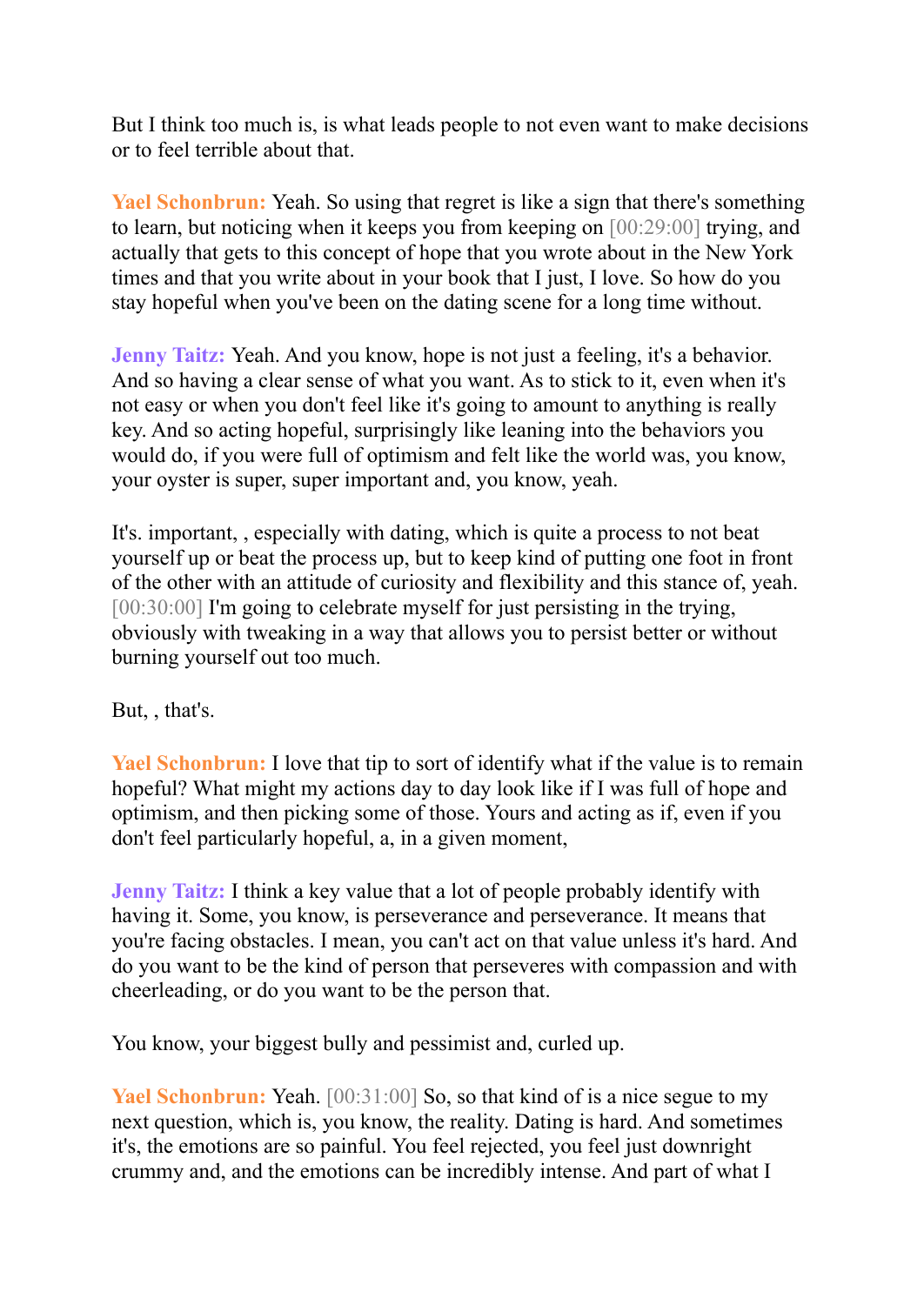love about your book is that you draw on practices from dialectical behavior therapy, which is a treatment that was developed for emotion dysregulation.

So for people who really have a hard time manage. Very painful emotions. Um, and so I was hoping that you could talk a little bit about what are common examples of the way that emotions can painfully and problematically arise during the dating phases of our lives. And what kind of strategies you recommend for managing those big painful emotions when they do come up.

**Jenny Taitz:** So a lot of the, the most common emotions that I hear people talking about that are struggling with dating include loneliness, [00:32:00] um, shame and. Probably loneliness, sadness, and then shame. Um, if I was going to go in order of magnitude. And so I think with, to approach emotions, we need to do two things. We need to both like try to do some problem solving.

And there's a few, many things we should do with emotions, but due to do some problem solving, to think through, I feel only on Sunday afternoons, if I have not seen a person in the entire day, How can I strategize? So next Sunday I have social contact, like sometime during the day. So I think some amount of problem solving is key.

Some amount of making space for yourself to feel the way you feel, normalizing it, not judging it, not trying to make it go away, but sending within a small amount and someone is acting differently than how you feel, because surprisingly. You know, loneliness makes us want a whole lot, rather than call someone or joined Bumble BFF or do something that's going to allow us to have more opportunities.

And so for [00:33:00] shame to really also question like, have I done something wrong? Like shame is valid. If you have deviated from. You know your values and you've been caught by other people doing so it's like, I'm embarrassed that people saw me cheating or lying or stealing or something. But if you're trying your very best to try to meet someone and you're still uncoupled, there's literally no reason to feel like you can't go to the dinner party and be the only person there without a plus one, because of that.

So, how would you act if you weren't ashamed? , would you hold your head up high? Would you take up space? Would you not, you know, cross your fingers and toes that no one asks you about dating? Would you say something direct about. You know what I'm so happy to be here, but I don't want to, participate in a personal interview at this point.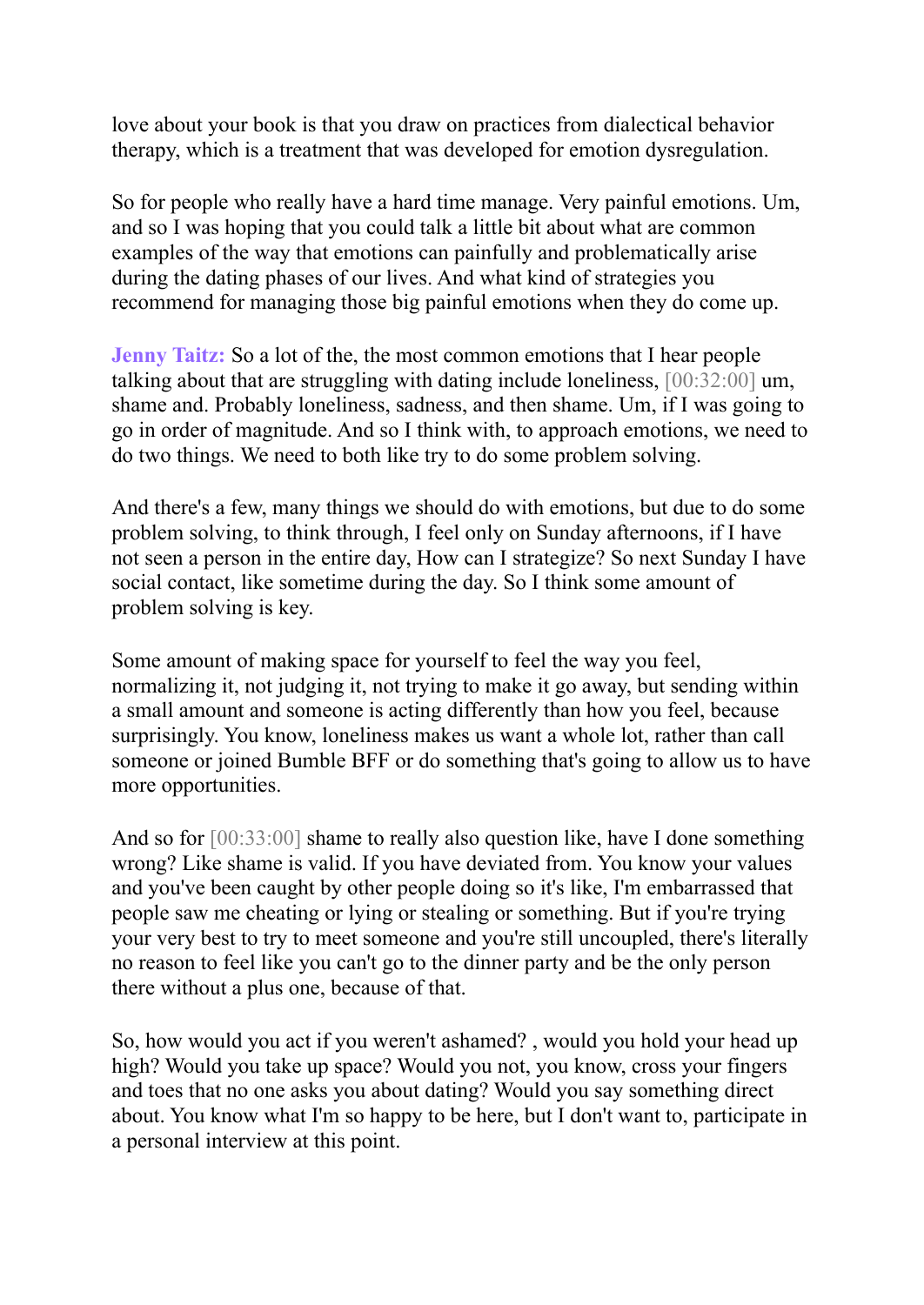, there are ways that we need to approach, our emotions and act differently than how we feel and really think about whether the feelings that we're feeling are based on facts or catastrophic.

**Yael Schonbrun:** Yeah. [00:34:00] When other emotion, this might not be the most dominant one, but I feel like it comes up a lot for people who are doing the apps and get, for example, ghosted a lot, right? They get angry. So you might be on date two or three, and then the person who you were seeing, just kind of no shows on you.

And the common emotional response is anger, right? You've been hurt, you've been rejected. And so there's that initial emotion and that very quickly can lead to anger and the way they behave, really the anger can show up is in, you know, very aggressive mood. Stocking or, , calling in yelling or, , spreading, really nasty comments online about this person.

And, and so I'm, I'm curious what are some recommendations for, for big angry feelings? Because I think that is fairly common in, in the dating life too. And for very good reason.

**Jenny Taitz:** oh, this is so fabulous. So, I mean, I think anger tells us, like, people think, I don't want to feel angry. That's not. You're a great way to feel, but anger tells us that [00:35:00] our needs haven't been met and we haven't been respected. And so like, I think you should celebrate, like, it's great that I feel angry. I have standards for how I want to be treated and I have self-respect and, you know, my needs were not met and I have every right to feel really freaking angry.

, but then we need to really think through like, Is stalking this person going to alleviate the anger or amplify it so often acting on how we feel can kick it up and not sure if we want to change how you feel. We really need to maybe again, like coming back to being a source of comfort to ourselves and trying to be mindful.

And trying to sort of focus on our values. Like what, what, what is the life that I want to move towards right now, if I want to move towards being with someone that has better communication patterns, , rather than it's going to ghost, maybe I need to directly address this person and say what you did was really unacceptable.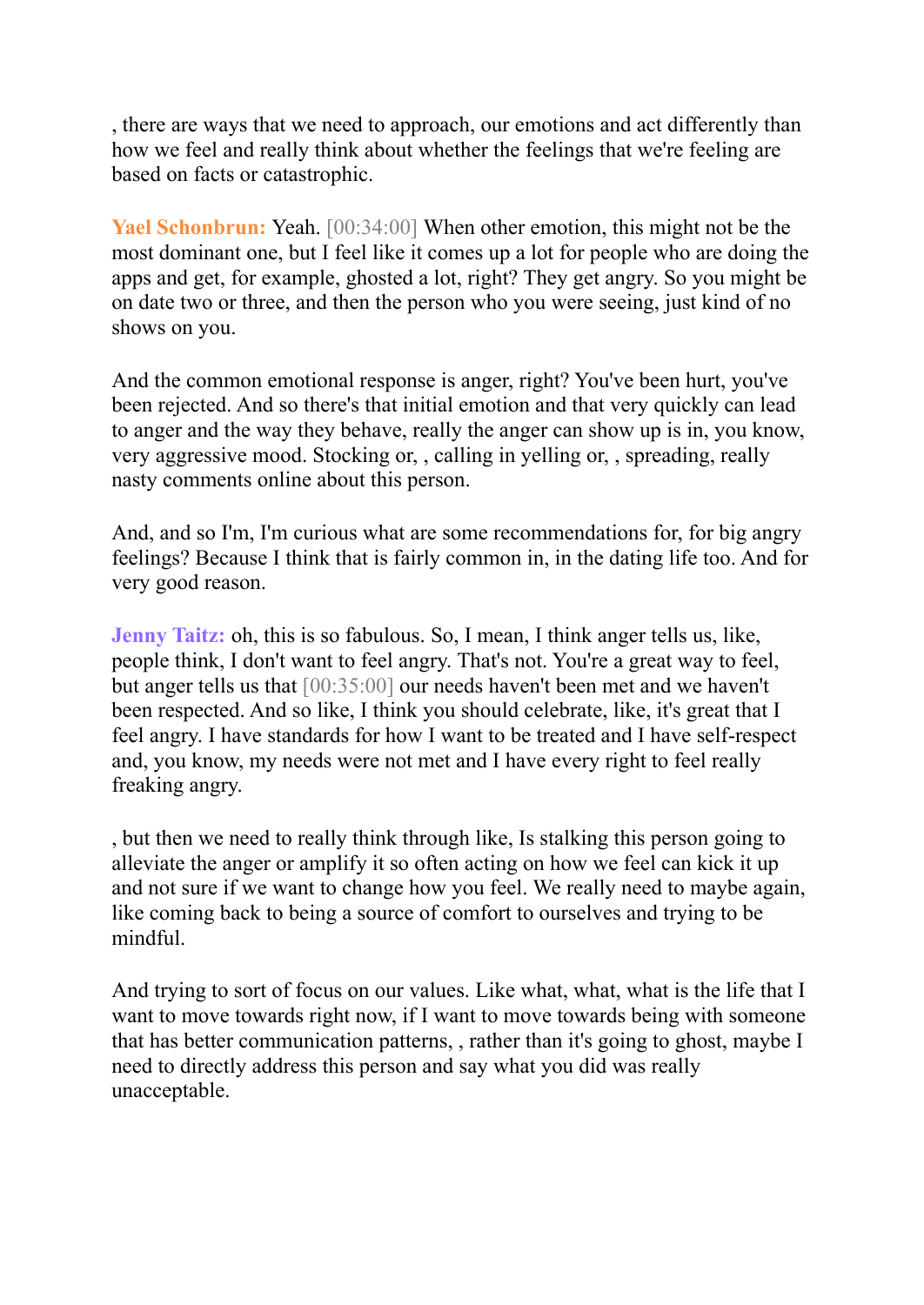And I hope you could do better with the next person. And then, you know, you. Having a voice  $[00:36:00]$  and you're, increasing self-respect, but you're also not prolonging your pain by putting your life on hold to punish the other person.

**Yael Schonbrun:** I love what you just said. And it's so important to note that when we're feeling a particular way, the behavioral impulse is often something that will amplify that particular feeling. So when we feel angry, we want to act angry. And when we act angry, we, we often get, uh, immediate release, but.

What research shows is that ultimately it causes us to feel more angry more often. So this idea that there's a catharsis when we release our anger is actually. Disproven by the research. When we release our anger in, in more aggressive ways, it, it may have sort of a really temporary effect, but it actually creates more anger over time.

And so this opposite action idea that you're recommending in your book and that comes from dialectical behavior therapy is just such a nice, tangible way. Practical on the ground. Wait. [00:37:00] Notice the emotion and be deliberate about, about how we behaviourally respond in a way that can walk us more towards the person that we want to be in the life that we want to lead.

**Jenny Taitz:** Yeah. And then there's some, there's some way to kind of do both, like, if you're saying. Feels like a 10, it might be opposite action until like at a four, send a quick text message. Like, Hey, after four dates, I would have expected some communication. I'm sorry that you weren't able to do that. That really hurt me.

And I hope you could, learn from my, feedback. but maybe that's at a four, so that's even opposite action in terms of intensity. And that way you accomplish all your needs, you feel like you have a voice and you have a say and you also don't feel like you're about to hear. And this is so much easier said than done.

I want to validate like you have every right to be absolutely limited if someone's disrespecting you as a person, especially if you've given them time. It makes me angry to just hear about my client's experiences of being ghosted. and you know, strangely I do have a lot of [00:38:00] clients that also talk to me about their struggles with communicating when they're not.

Sure how they feel about someone. And some of these people are just so anxious to say anything uncomfortable or have a thought that, you know, it's better not to say anything than to say something that someone doesn't want to hear, which really encouraged people to me think because that's just not true.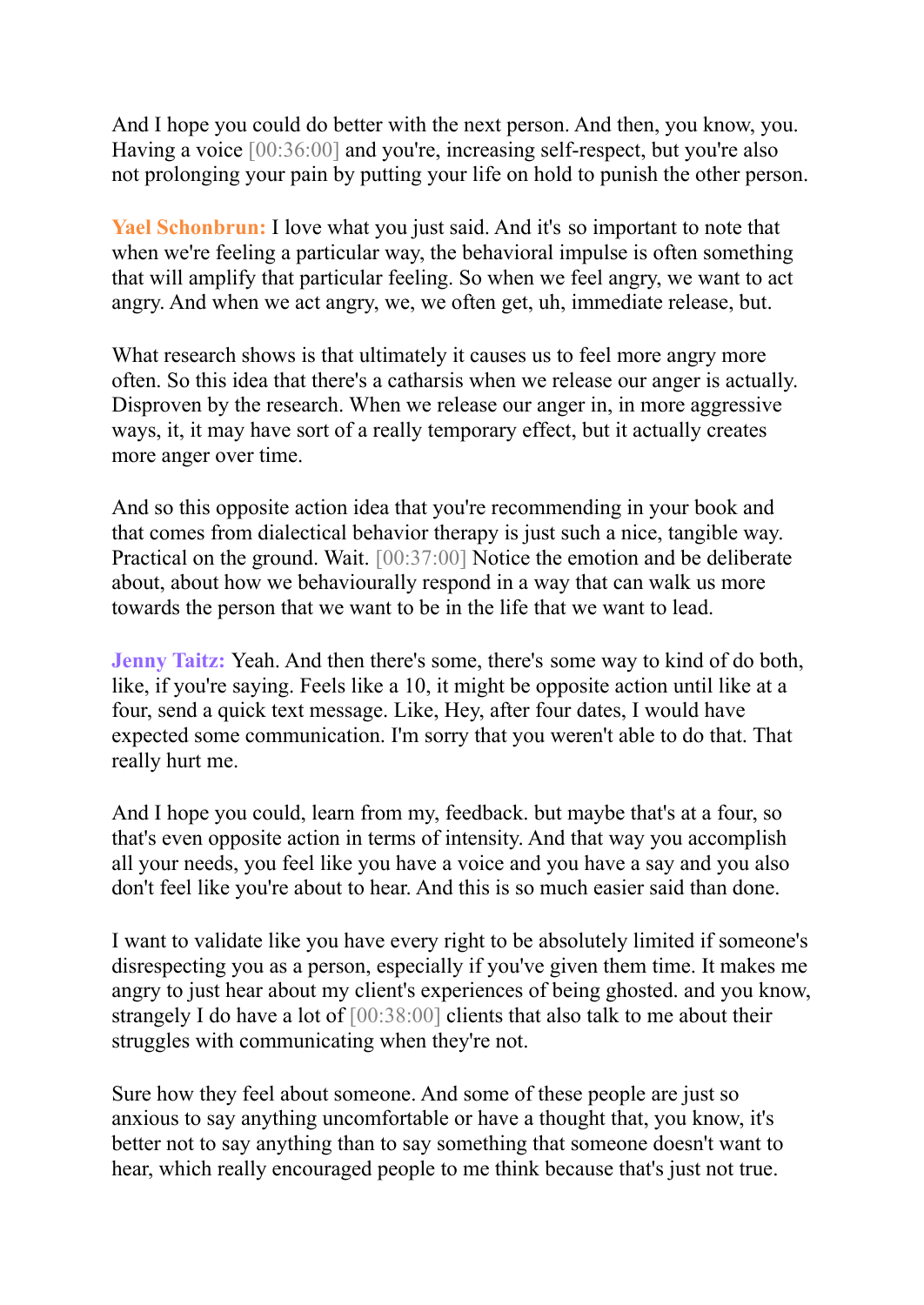Everyone wants closure rather than confusion.

## **Yael Schonbrun:** Yeah.

**Jenny Taitz:** but yeah, I, I want people to know that anger makes perfect sense, but you deserve more than. And having your blood pressure, spike, and attention to.

**Yael Schonbrun:** That advice to sort of use opposite action to bring your anger down where you can act on the anger, but in a more value aligned way is, is such great advice. And I wanted to sort of follow up with a question about, communication. You offer a lot of guidance in how to communicate more clearly in ways that are assertive and that do, allow you to own your right, to be treated with respect and, [00:39:00] and, and to pursue the things that are important to you, and let me actually ask a specific question how, how would you recommend that people pleasers handle dates when they are a total dumpster fire, but you don't want to be rude. So it's this sort of communication dilemma of wanting to communicate, that you're done in This isn't working, but also want to stay aligned with your value of being kind this is so great. So. I think the first step would be to set up a date where you're not going to be stuck at like a restaurant for three hours, but it, can you set something up where the normal, you know, span of time you'd invest with that person would be an hour, like a coffee or a walk or, you know, one drink, you know, to set the expectation from the get go.

**Jenny Taitz:** So there's not a mismatch of expectations in terms of time commitment. And I think the second part is. I'm really a big fan of having a couple of lines saved. So in a high stress situation, you don't have to start from [00:40:00] scratch. And, you know, in the middle of the day, that's going terribly, trying to think about a way to communicate kindly if you're just like at a loss, for words, is there some way in your own voice, you could include some sort of pleasantry, honest feedback well-wishes you know, it was really, it's been so nice talking to you and getting to know you.

, I unfortunately have a really early morning tomorrow and should get going, but Hey, I hope you have a great night and, um, really appreciate the chance to have learned more about you. Um, is there some way authentic to you? You know, I'm just, it sounds artificial because I'm not in the situation, but too true to your situation, you know?

Well, you know, something positive from the date, direct feedback, well, wishes that you could offer because. Bobby and kind to other people, you need to be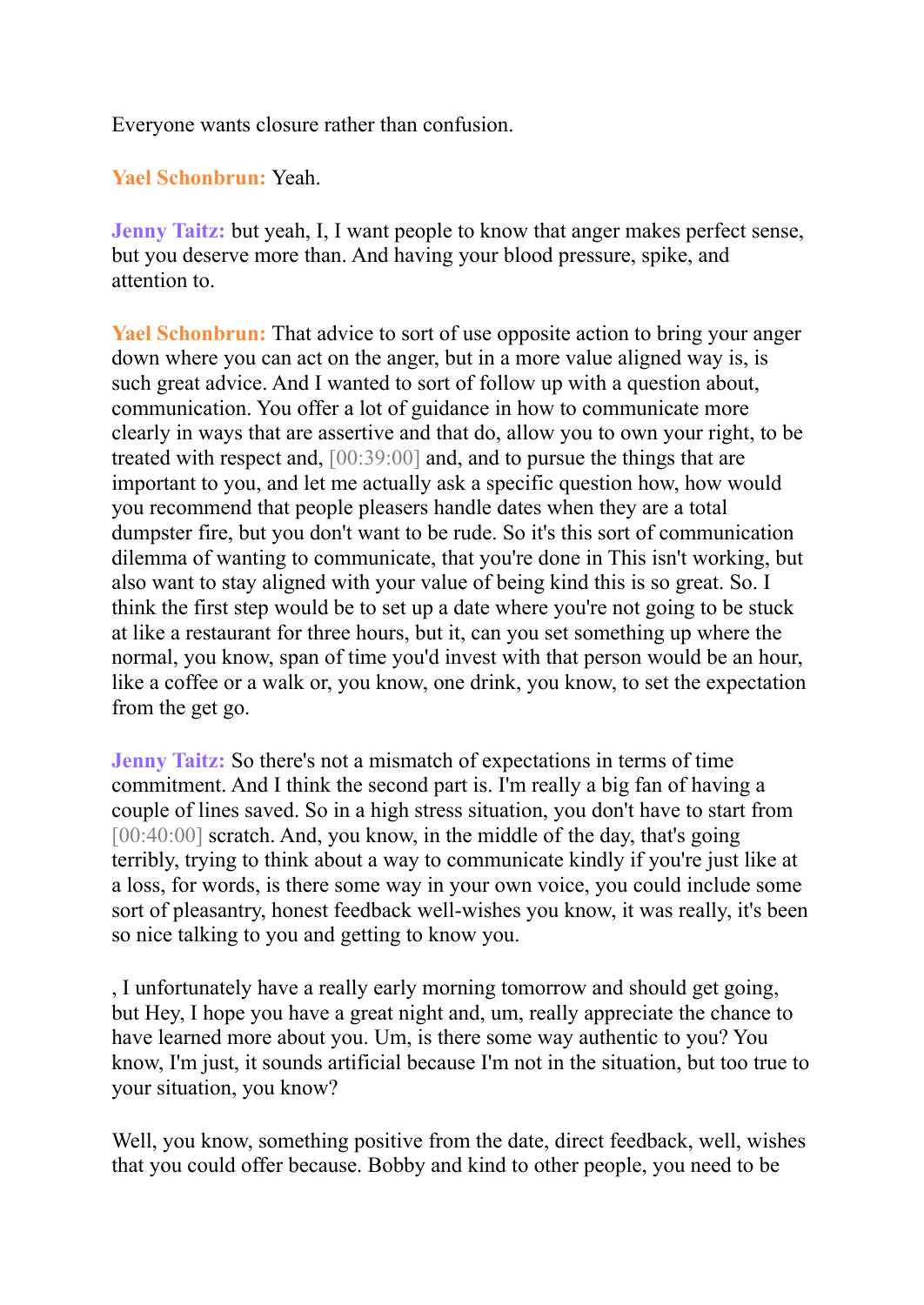kind to yourself and you can also reframe, I think it's really helpful for people to reframe it. Maybe that, that wasn't a great use of their time, but maybe that was their like good data  $[00:41:00]$  the week.

If this person's lonely and lacking the same level of social graces that you have, if you could have been a person that gave them a little source of connection or reduction of loneliness, Maybe that's one way to frame this as not a total dumpster fire waste of your time, but also you don't deserve to torture yourself.

And so when a socially acceptable amount of time has lapsed, you know, to kind of jump in with a pleasant and, and authentic.

**Yael Schonbrun:** Yeah. So having a couple of ideas of ways that you can gracefully exit can help you just feel more prepared to, to cut things short. If you need to, either that I had, as you were talking, is the suggestion that you made really reminded me of this? Yes, no. Yes. , script. Uh, I was talking about with another guest on the redefining rich episode that we have in willing to that in our show notes.

But you know, when you [00:42:00] get asked to do something that you don't really want to do, this is a really difficult position for people pleasers to be in. And it's even harder on a date because the expectations are you know, for your, from yourself and from the other person can feel so intense. Um, and the, yes, no, yes.

Script is like something positive. And then, and then, you know, basically drawing the line of, no, I can't do it. And then something positive. So it might be something, and this is very similar to what you just said, but it might be something like, you know, I had a, it was really nice to meet you. You're you seem like such an interesting person.

I don't think that this is a great fit. Um, and I don't want to waste your time or my time, but I hope we have a chance to meet as you know, friends in the future. So you can maybe communicate that this isn't a good fit and that you'd like to end the night. , but do it in a way that is aligned with being kind, which is usually a top value for, for people who are people-pleasing.

**Jenny Taitz:** I love that. And I also just want people  $[00:43:00]$  to also, especially if there are people pleasers not offer more than they're willing to do. So I have a lot of clients that struggle with feeling like they need to offer up friendship as a secondary, ,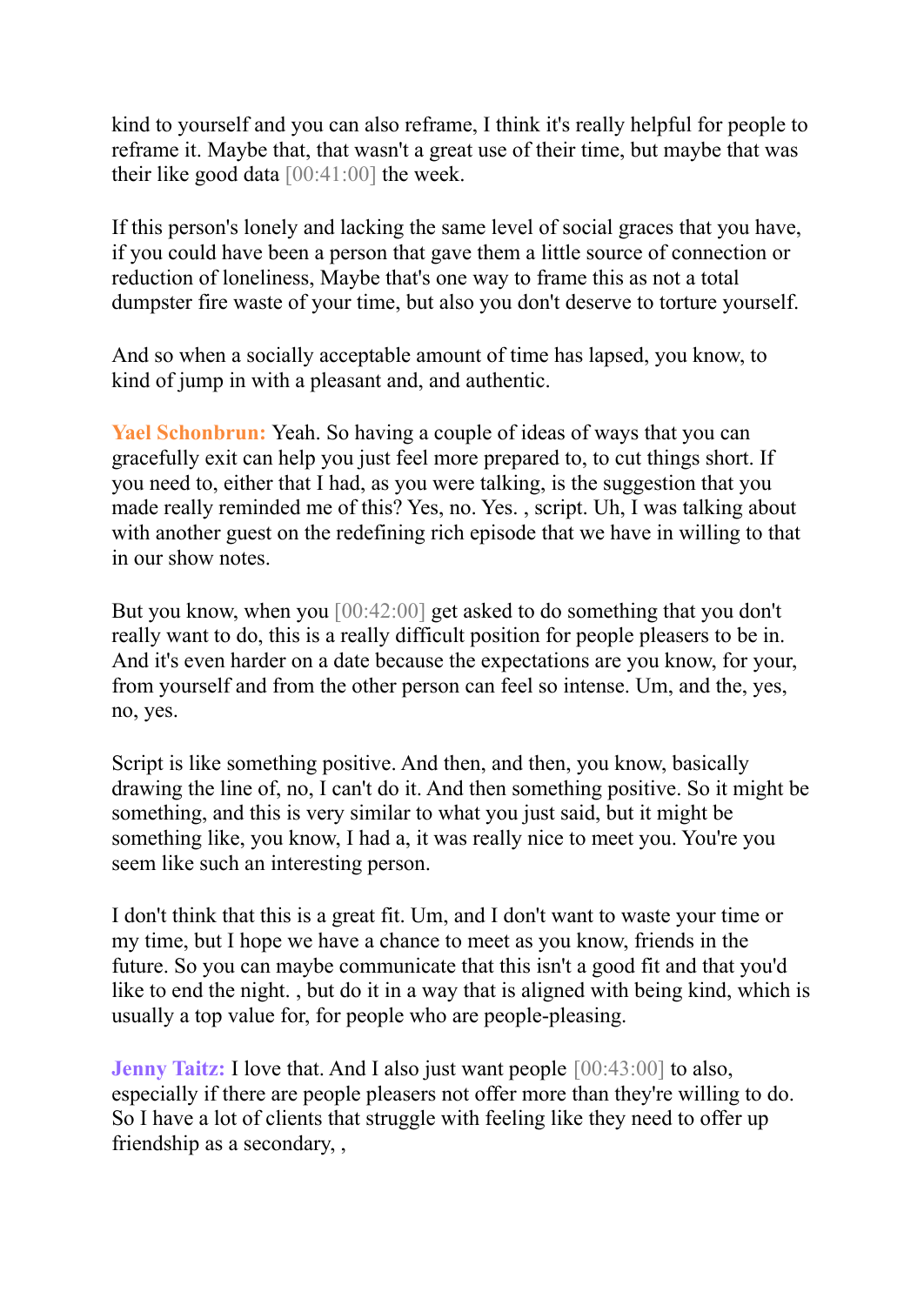## **Yael Schonbrun:** That's a good point

**Jenny Taitz:** um, but to be a bit, to be authentic with that. , and I think, look part of dating and is, is that there's some level, I think this is the rules of the game that you're both going to show up and you both might not be on the same page in terms of interest.

And that's unfortunate, but I don't want anyone to burn out in terms of feeling like they can't go on dates because they feel then they're hijacked and, and, um, They have no saying how their rest of their night's going to look. If someone is having a great time and wants to hold them at a restaurant, you don't need to agree to.

**Yael Schonbrun:** And maybe that gets to the acceptance piece of accepting that there might be uncomfortable emotions of saying no thank you to somebody who might be more interested than you are. And, , knowing that it's okay to.

[00:44:00] feel that way. And in fact, making space for that feeling while continuing forward in a value aligned way is exactly what healthy.

Dating looks like healthy, productive dating works.

**Jenny Taitz:** Express thoughtfully enough, the kind of pleasant, assertive pleasant sandwich. I think the way I said it sounds Merry like formulaic, but it shouldn't be really authentic and sincere, like the person you're with doesn't just deserve, like, I mean, it's kind of a canned line, but it's tailored to the person.

So it's really actually validating, like, I really enjoyed hearing about your last trip. It sounds really interesting. I didn't know anything about hiking before we met. I actually. Um, feeling more, tired than I expected at this time. Um, but it was so great to meet you and I hope you have a great.

**Yael Schonbrun:** Yeah. All right. So moving onto a slightly different topic, I wanted to, get your thoughts and eat. You have a chapter where you talk a bit [00:45:00] about folks who are. In the time span where they're thinking about having children, but they're dating. And so the double whammy of the pressure of that and this feeling of like, there's a biological clock ticking.

Now, one thing I see a lot of in my clinical practice, I see a lot of couples is, um, couples who part ways, because one person wants to have a child and the other doesn't and often. Because they've been together and trying to sort this out, they're older. And so there are now if they've parted because they have different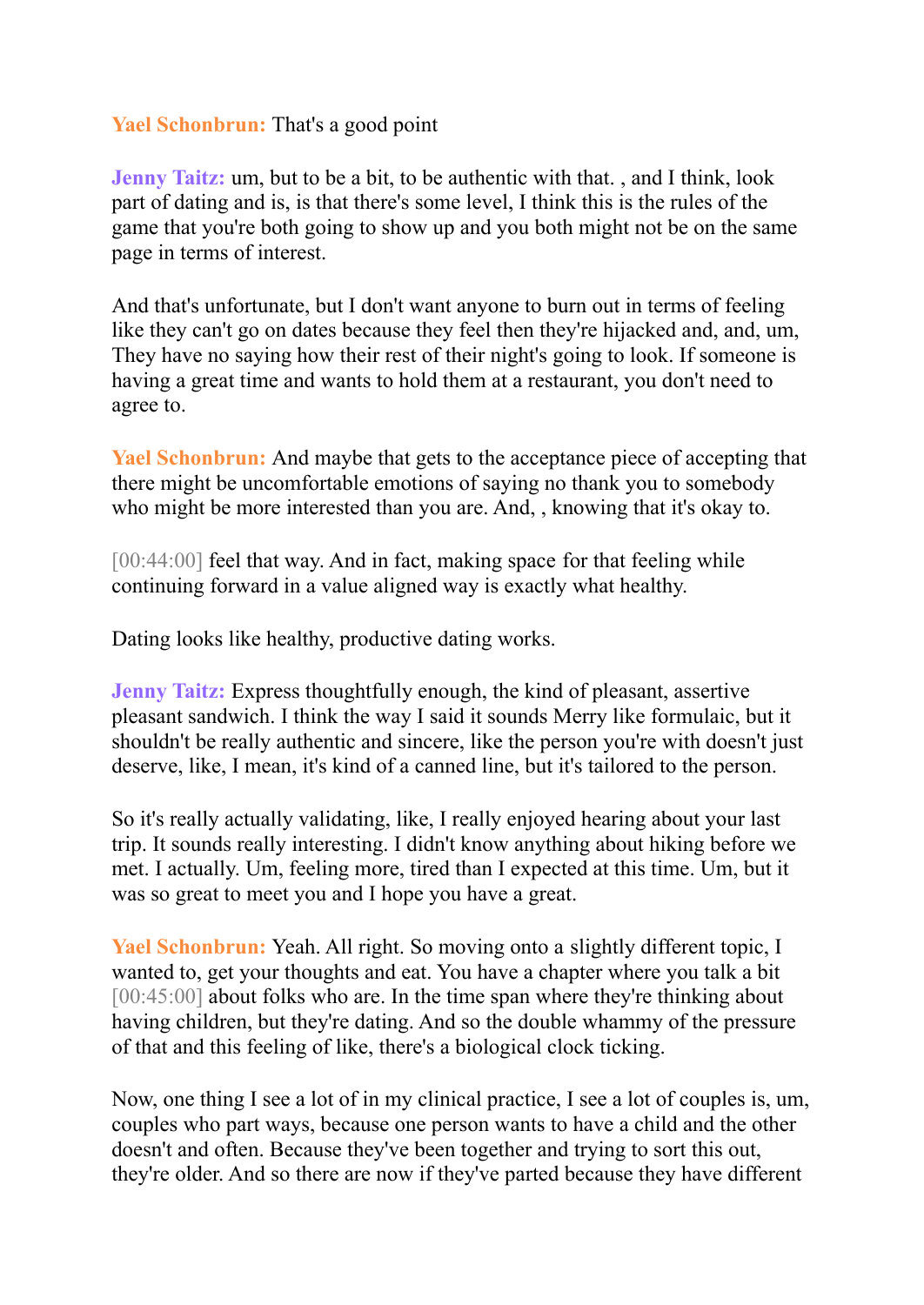visions for the direction that they want life to go, the partner who wants to have a child is now on the dating scene and is also experiencing this tremendous pressure to like, get it done quickly, because there is a biological clock that can expire if they're not sort of moving forward at a rapid enough pace.

And so. The broad question of like how to approach searching for a partner when we want to have a child. And we're [00:46:00] not, you know, in our twenties anymore is, is a really complicated one. And I wonder if you can walk us through some of the things to think about and ways to approach dating during this span of life and under these circumstances.

**Jenny Taitz:** I think the first thing is I, I can only imagine how difficult it is to choose between a person that you love and future possibility that you're not entirely sure will happen

**Yael Schonbrun:** Right. So a lot of these people are also experiencing a lot of grief as there's, you know, grieving the loss of that relationship, trying to date And also feeling the pressure. Exactly.

**Jenny Taitz:** And so it's, it's so understandable to question that decision and struggle with regret in the short-term potentially. But I think really having the thinking that. In my mind, the best predictor of marital satisfaction or a long-standing happy relationship is shared values. And that is a key fundamental values difference.

One person wants a family, one person doesn't. So I think to really like celebrate your courage [00:47:00] in speaking up for what you want and being willing to feel incredibly uncomfortable, I think to give yourself like so much kindness, and. Compassion and the aftermath and making that decision is, is the key.

And then the second part is, and I know this is really expensive and not an option everyone can pursue, but a lot of my patients find so much relief. And I talk a lot about this in the book. I interviewed a really wonderful fertility expert, Dr. Richard Maurice. In, in a chapter all about fertility, but there is something really kind of relieving about advances in medicine, allowing women to freeze eggs and feel like they don't have to like rush and settle or try to necessarily get pregnant right away.

If they, their ideal chance, you know, their ideal hope or vision would be having a partner to raise a child with. and so I really encourage people if they can, to do some sort of problem solving, to not feel like they're in a Raj [00:48:00] or that they have to force things or make decisions with a, you know, a time line taking,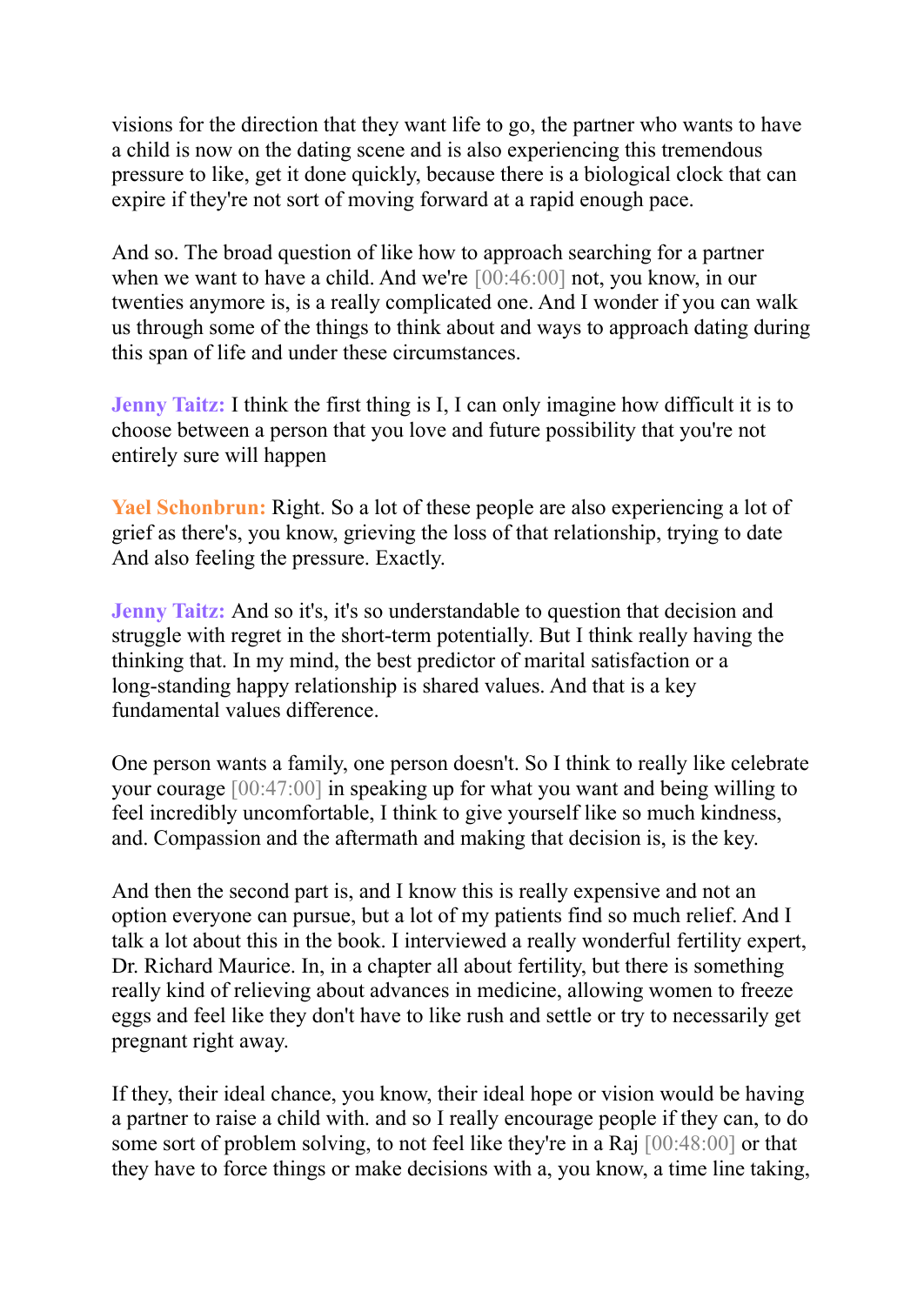but to feel like they're doing something productive that can also give them a little bit of a break in terms of running.

Yael Schonbrun: Yeah, it it's, it is. It's another one of these tips that, and I think this is true in all of psychology. It's easier said than done. I think. The advice that we often give in, in these, in the kind of treatments that una practice is like, hold the outcome lately and bring yourself back to the present, be in the process.

But when the outcome is something that feels so important and you feel some time pressure around it, it's so hard to hold it lightly. It's so hard to sort of bring yourself back to the present and not keep coming back to, but I have to get to that outcome. I am running out of time. And so I wonder if there's any, , sort of practical strategies that you can offer for helping people get more back in the present moment when [00:49:00] they find themselves repeatedly in dropping into that really pressured sense of, I got to get to that end outcome.

My time is running.

**Jenny Taitz:** I really love anchoring, like taking a second to feel your feet on the floor, checking in with yourself. What am I thinking? Feeling doing is what I'm doing helpful. You know, I say in line with what's happening in the present, if you still have a number of years or, you know, you're trying to save for egg freezing, that's something that you're going to do.

I think really coming back to the present moment and living your best in this moment. And I do want to say a lot of people, unfortunately, that I see are a little beyond the age where like freezing is recommended and egg freezing is usually not recommended once you're in your mid forties or early forties even.

And so for people that are past the point where they can. Realistically imagine having a biological child, I also really encourage people to think through like, what are other ways to [00:50:00] feel like I'm honoring my desire to serve in a parent role as it being a really hands-on. And is it being a really hands-on.

Make sister through volunteering. Is there being, as it considering other roads, like I talk about foster parenting in my book as well, and that seems like a really meaningful contribution and way to parent without necessarily having biological child.

**Yael Schonbrun:** You talked in your book about something Kim Cattrall, the actress from sex and the city said, and I just loved it where she, she noted that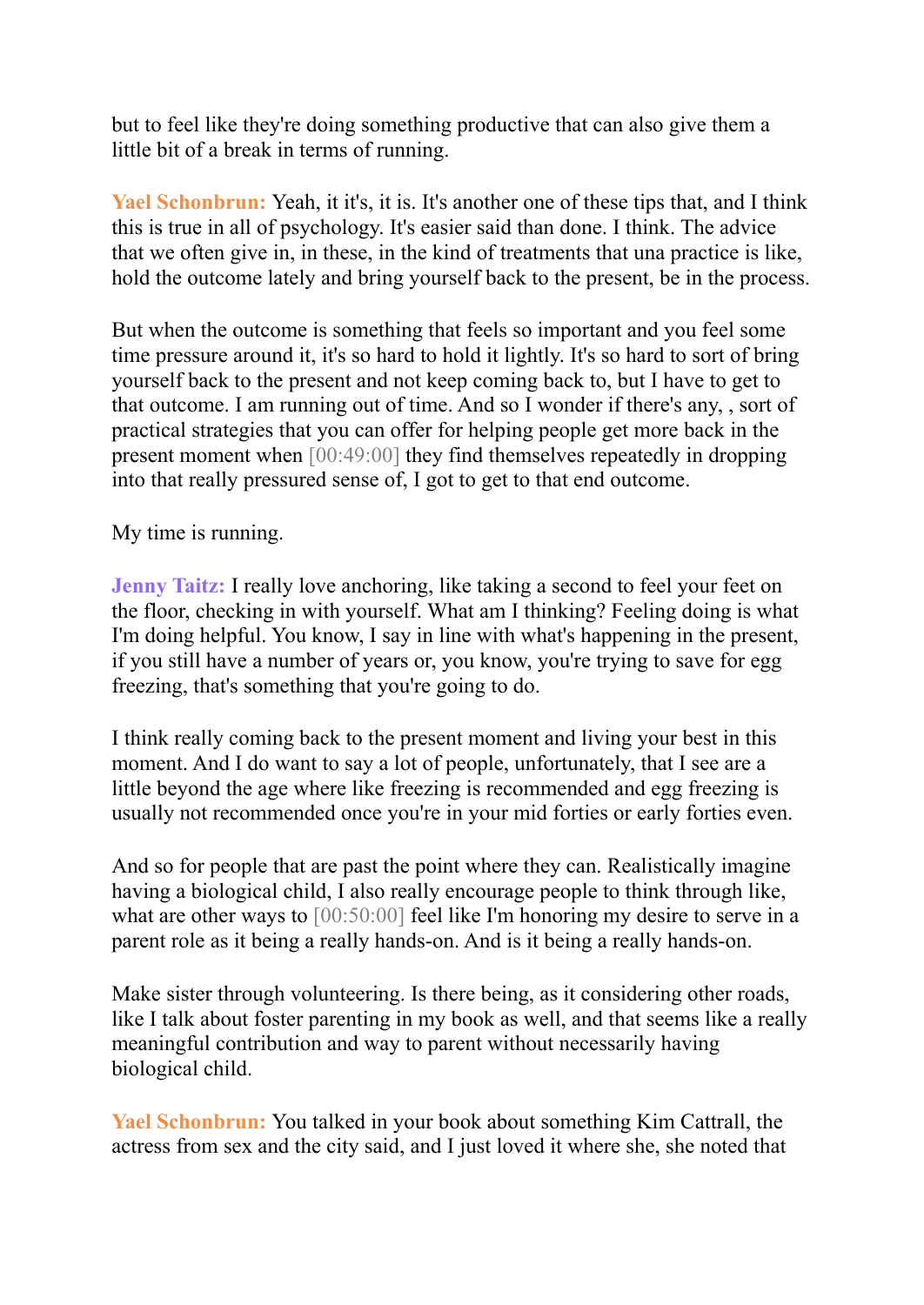there are so many ways to engage in a maternal role that had nothing to do with having your own biological child.

**Jenny Taitz:** Exactly. Exactly. There's so many paths to paradise.

**Yael Schonbrun:** And it kind of relates to this other thought that I think can be really sticky for people who want to have a child, but don't yet have a partner, which is, I want to have a child and I could have a child like biologically speaking. I could freeze my eggs. I could go to a sperm bank. I  $[00:51:00]$ could, if you have the funds, get a surrogate I could adopt, but I don't want to do it without a partner.

I'm curious how you advise people to kind of think through the pros and cons of doing parenthood alone versus waiting it out in the hopes of doing it in this desirable kind of a set of circumstance.

**Jenny Taitz:** I love recommending people pursue getting more information from the people that are doing it. So there is a fantastic organization, single mothers by choice, and it's nationwide, and they have all sorts of resources where you can talk to other people that are doing it. You have firsthand information from people that have.

Gone down that, and you can kind of check the facts of what it's like. And that organization also provides a really nice. Social support structure, where they have picnics and activities. So you're not sort of doing this in isolation. I also just want to come back to something we touched on earlier with just how people miss predict, how happy marriage will make them.

I think people also miss predict how [00:52:00] happy how many children might make them. And so again, I just keep wanting to. Come back again while offering so much compassion for it's normal to want the things that you want and even evolutionary, it's normal to want to partner in child. And that's entirely understandable.

And I congratulate you for giving space to the things that matter to you. And also like I do want people to fully believe you can be happy without a partner or without a biological child. If that's not within reach. If, if that's not happening in this moment, you can still feel a tremendous sense of.

**Yael Schonbrun:** One other thing that I think people are really, I think research shows is pretty clearly that we're not very good at. How we'll feel on the loneliness front that many people think sort of predict once I have a partner, I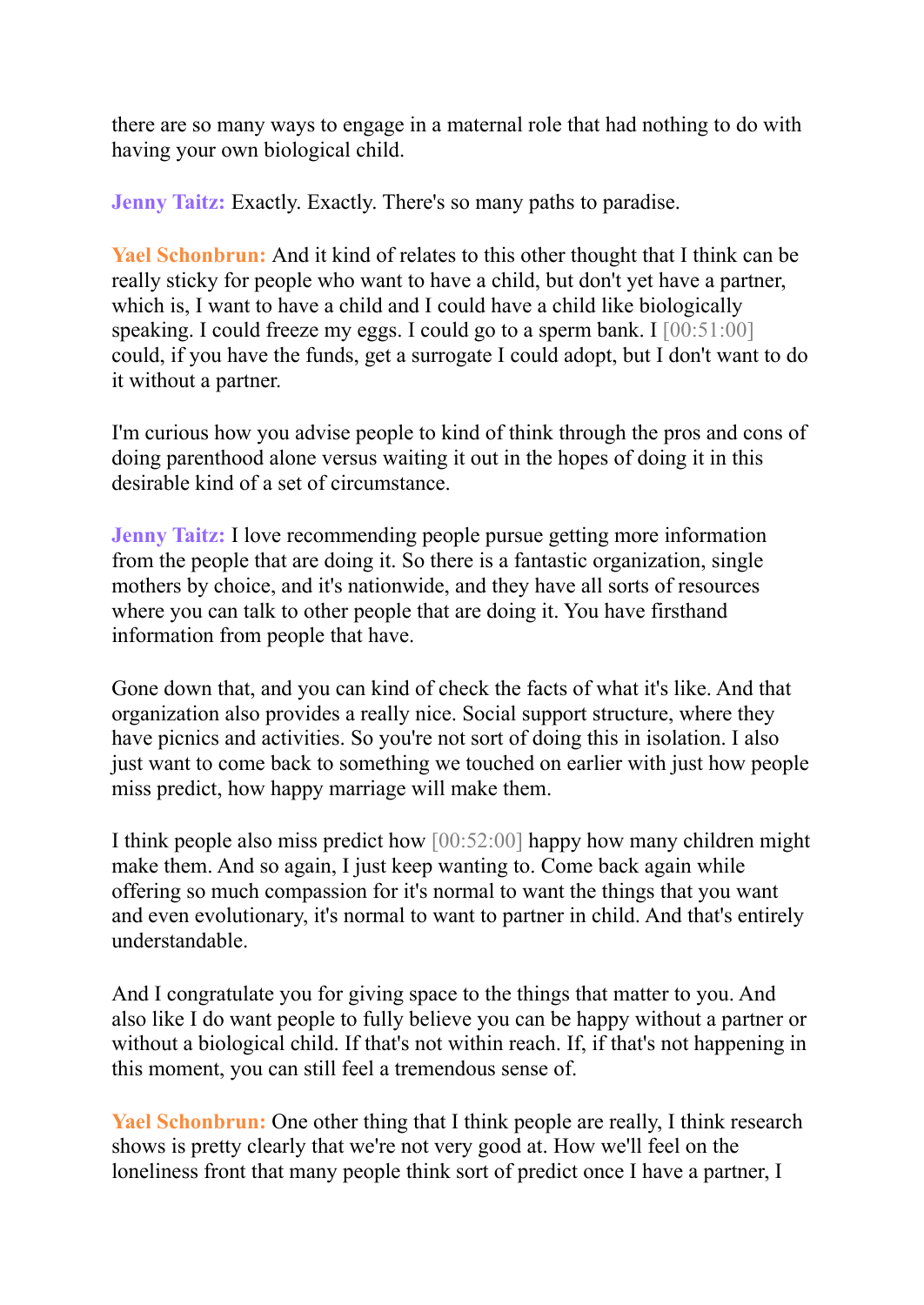won't feel lonely anymore, but in fact, you can feel lonely in a room of people with your partner and you can feel not lonely on your own.

And you talk a bit about loneliness in your book, and I think it's such an important [00:53:00] thing to talk about in the context of, of dating, because. It is such a motivator that, that, you know, we want to partner so that we don't feel lonely and yet loneliness is a little bit separate. So I wonder if you could talk about the problem of loneliness and how to understand how to sort of wrap our heads around why we would feel lonely, even when we're together and, and what people who are single can do to manage the feeling of loneliness.

**Jenny Taitz:** So when therapists offer people solutions for loneliness. I think a big one is trying to help people problem solve. And how can you expand your support group and how can you get out more and how can you try new activities or hobbies? So I think a very understandable. Fakes for loneliness is making more people show up in your life or expanding, you know, your chance to find more people.

But actually a more powerful solution to loneliness is targeting what experts call maladaptive, social cognitions. The thoughts that really make [00:54:00] us feel painfully alone. And so thinking we have nothing in common or there's nothing like me or I don't like them. Anyhow. And so we can have these thoughts, you know, when we're in a group of people or even with a partner, like thinking like this person should be my, everything, , is, is not a helpful social cognition.

Like you need more than one person to feel supported and to get your, you know, have. Some sense of community. And so I love, , a particular acronym that was first described by David Burns called tick tock. And he talks about it in his book, feeling good, specifically around procrastination, but I think it perfectly applies to loneliness as well.

Tick is task interfering, cognition and talk is task orienting cognition. And so if you can. Yeah. If you're having thoughts around loneliness, like everyone was hanging out without me, like, look at this [00:55:00] picture on Instagram, it seems like these people don't even consider me a friend, a task orienting cognition is I should reach out to them and try to make a plan, if there's some way that you're not just replacing a negative thought with a positive thought, but you're actually replacing a hopeless thought with an action plan, or a task interview. Your cognition is we have nothing in common task, orienting cognition. I barely know them enough. I hardly know.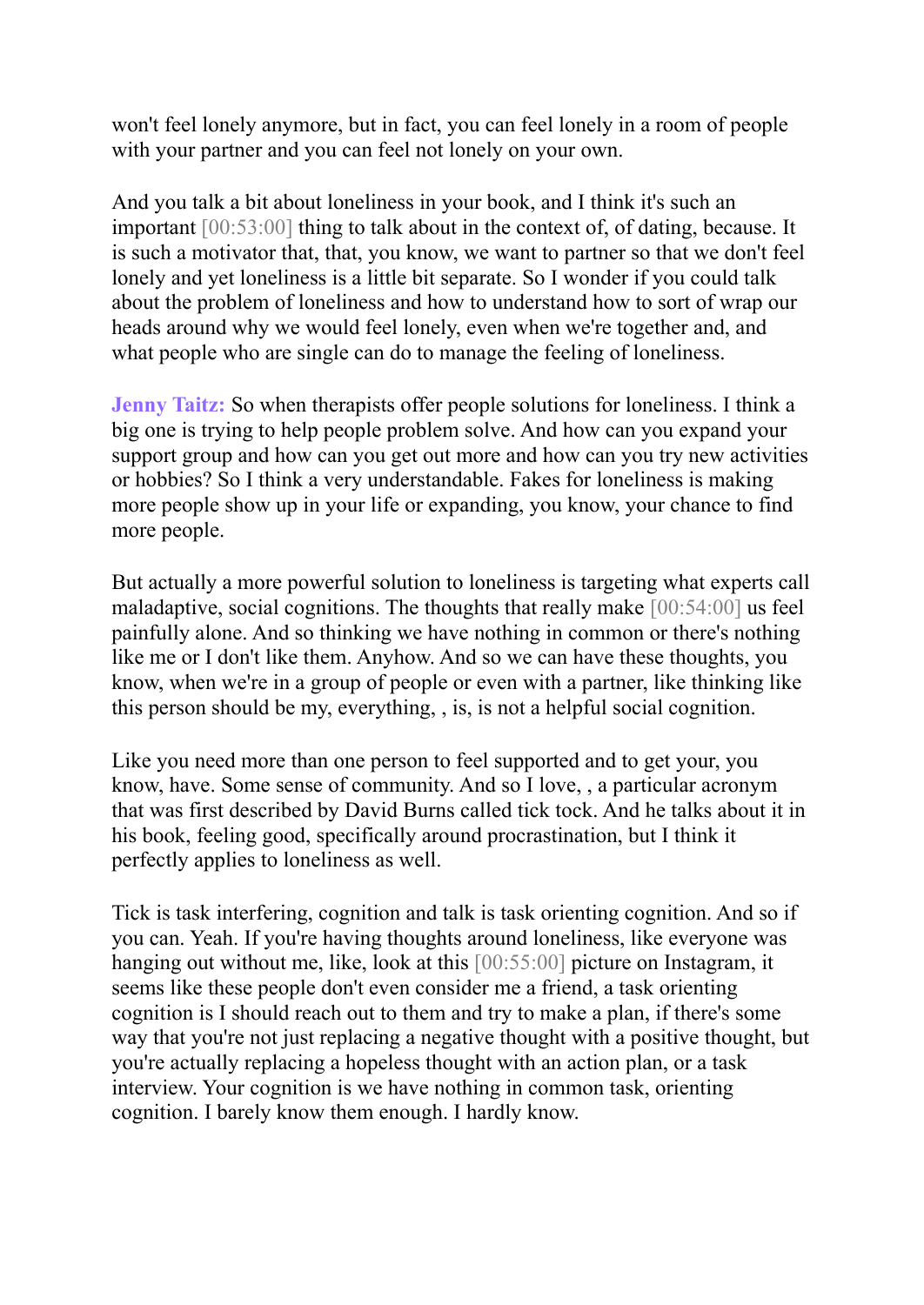Or tasking or fearing is all my friends are in relationships. Task. Orienting is like, they still probably want to hang out with me. There's so many ways to think that will reduce our feeling of loneliness and that's within our reach right now. And that also aligns with improving your station.

**Yael Schonbrun:** Piece of research that you say in your book that I hadn't heard of before, but I thought was it just struck me hard that am in a quote from your book, that when we crave companionship the most, we may be most at risk of misreading social cues in [00:56:00] ways that leave us feeling disconnected., for instance, misjudging another person's forgetfulness as maliciousness.

And I think this tick tock exercise is so helpful given that we are more likely to drop into those maladaptive cognitions, those unhelpful, , distressing kinds of thoughts when we're feeling lonely. And then it sort of adds insult to injury because if we're misunder misreading the cues and. Rich socially retracting or, or, or, you know, , allowing those thoughts to kind of get us off track with engaging in ways that we do want to be building our lives, It really just gets us that much more stuck. And so recognizing that when we feel lonely, we're even more likely to have those interfering kinds of thoughts and that the way that we can combat it is by making an action plan, getting , more active and out of our minds and entire life.

**Jenny Taitz:** Exactly. Yeah. That applies in so many situations when our emotions are really high, it's really [00:57:00] hard to think clearly. And so we really need to kind of hold our, hold our thoughts lightly and, and think about what we would do if we did. I believe it was.

**Yael Schonbrun:** So I'm curious what your thoughts are on dating apps and, and whether they're the best way to meet people. And also sort of a secondary question to that is what do you recommend for folks who don't want to use dating apps to meet dating partners in, in the modern world that we live.

**Jenny Taitz:** It's it's such a tough question because I hear so often almost all of my patients that are on dating apps have so many complaints that are so valid and I get it. I really do. I've been on a lot of dates. I understand that. Meeting someone that you don't have shared contacts with, it's seeing a lot of people can be the perfect setup for.

Bad behavior and feeling disregarded. And, you know, people are constantly telling me it's pretty normal to have someone cancel plans last minute, after weeks of back and forth chatting. And, um, it's [00:58:00] incredibly frustrating,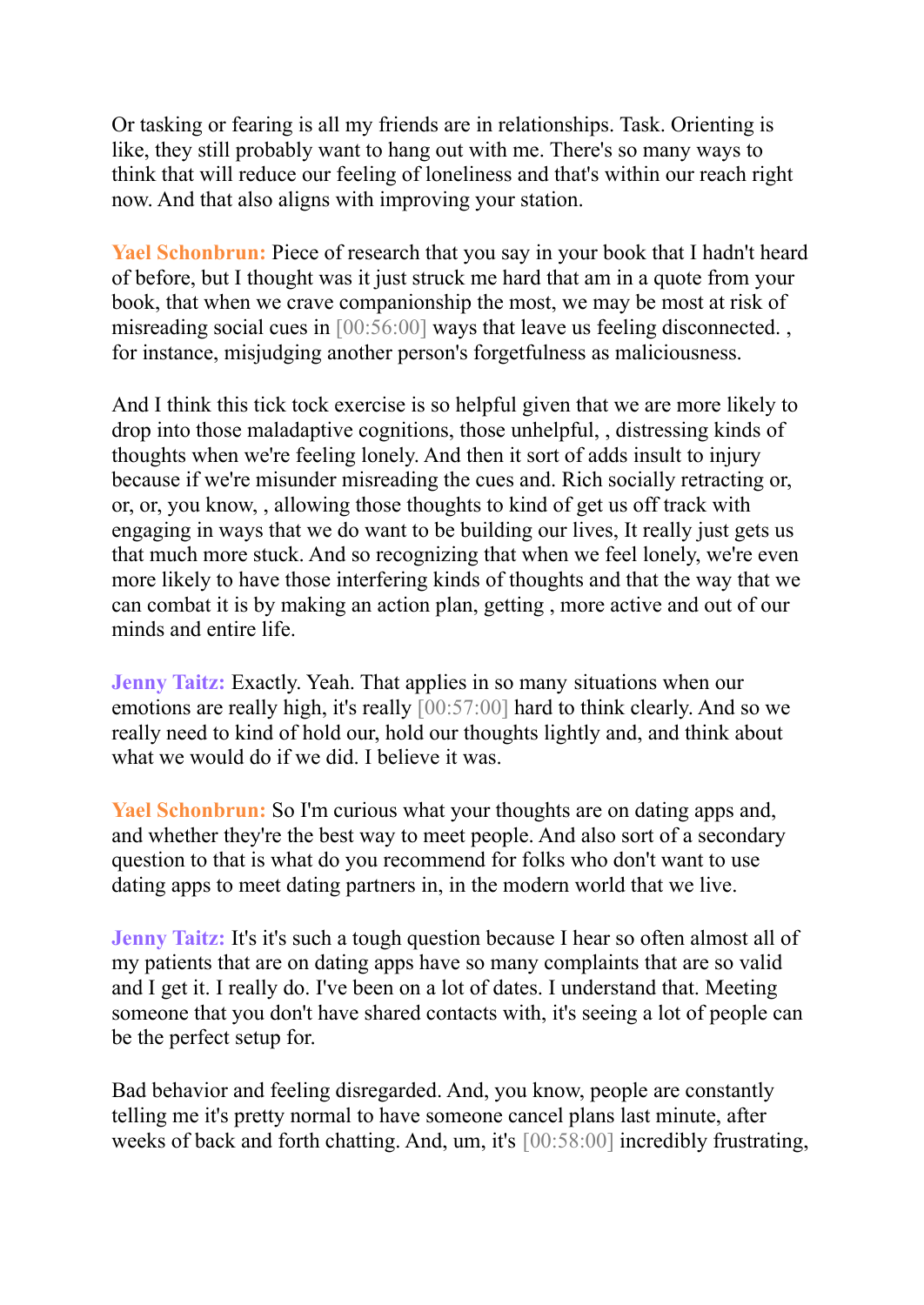but I'm also all about doing what works. Trying to be effective, finding some sort of middle path.

And today in 2022, most people that are single, especially, you know, at points in their lives when they're not necessarily meeting tons of new people, if they're, you know, in a relatively, you know, Part of town or their work place doesn't really allow for like meeting tons and tons of people. It's really hard.

And it's also really, it can be tricky also to navigate like workplace romance these days it's hard, you know, even somewhere like a conference it's it would be really inappropriate for someone to. Pursue other kinds of relationships with, with you other than purely professional. And so I fully, 100% validate that dating apps are really complicated and it's really unfortunate.

And I know, there's a lot of work to be done on the app development side to improve things, but I also do [00:59:00] hear so many hopeful stories of people that have. Me dating apps, work for them, or found ways to meet people that they never would have otherwise met. And I think to go into that with some sort of lens towards problem solving, can you quickly.

Make a plan to get on a quick, you know, two minute FaceTime call rather than weeks of back and forth, useless banter of, Hey, what's up? How was your weekend? And can you pick a place that's not going to lead you to feel so resentful before you even meet the person? And can you have like a plan for 45 minutes to an hour rather than an open ended entire evening?

, it's gonna make you feel like you lost half a day. So, you know, again, I, I agree that it's not ideal, but it's, it works for many people. If you can do it in a way that honors your needs.

## **Yael Schonbrun:** Yeah,

It reminds me of a book that is using in, sorry. Co-wrote with Eric. Klinenberg I believe the name is, about [01:00:00] modern dating and he talks about, and that apps, they talk about apps being a way to meet people, but not really a way to form relationships that they really just help you get off the couch to meet people that you otherwise might not.

**Jenny Taitz:** Exactly. And if you can brainstorm some activities that you would enjoy, where you might also meet people, if there's a local trivia and a tennis club, language, class, something that would allow you to meet people, you'd go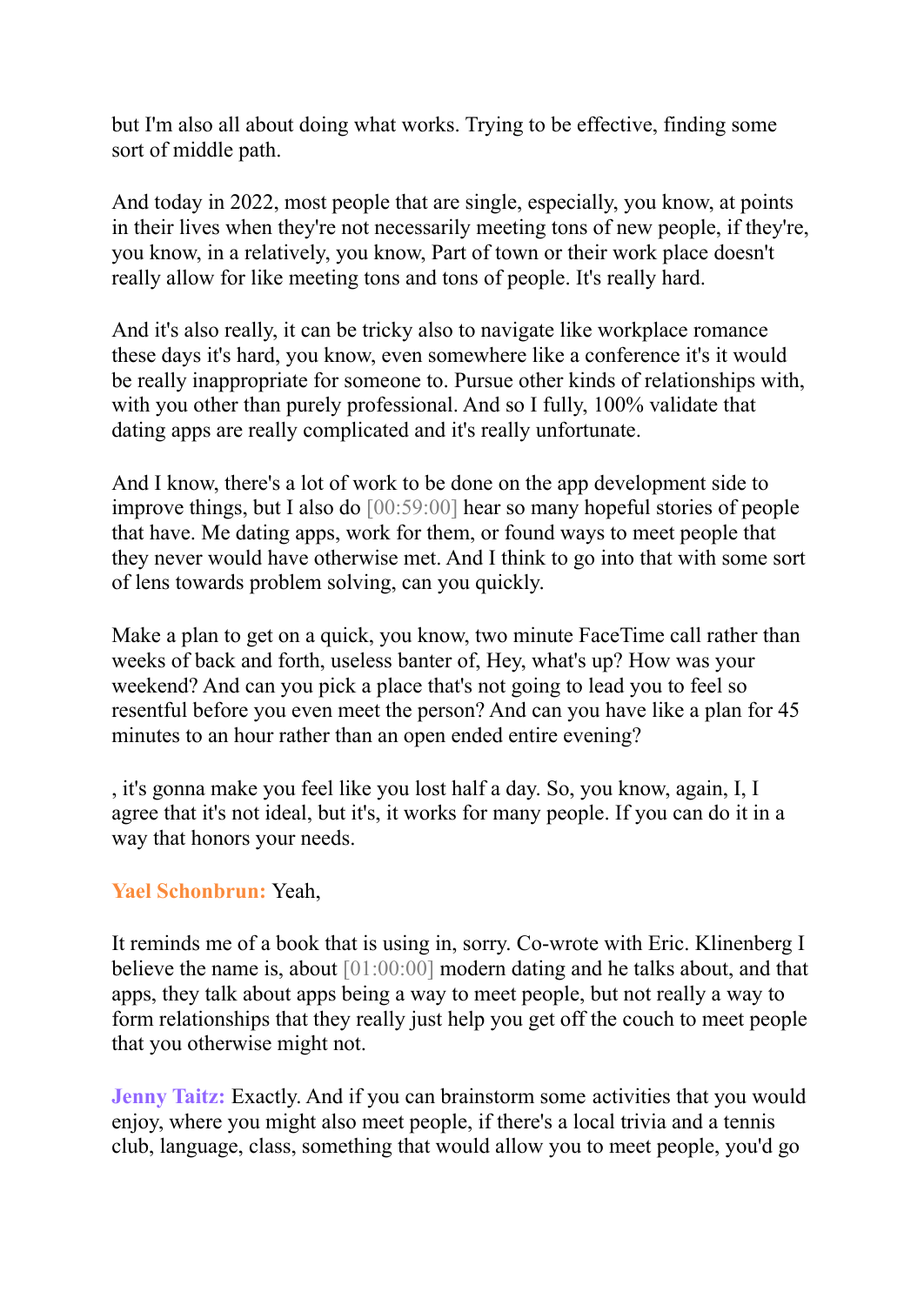for it. But also it's very helpful to have. Means of doing so, especially if those correlate with, you know, what tends to lead to connecting these days,

**Yael Schonbrun:** Yeah. And so, you know, there's sort of like the initial meet, um, and media tells us that from the actual meeting of people that we fall for each other based on looks or clever banter, but what do we actually know about what helps us form deeper, more long lasting relationships in the dating world?

**Jenny Taitz:** shared values and kind communication habits. Really like looks for the first to go. We really struggle [01:01:00] actually, because we're all prone to fall into something called the halo effect. If someone's attractive, we might assume all sorts of positive qualities about the person. But as we all know from our own experience, probably that attraction has nothing to do with longevity of a relationship or.

A sense of that this person is actually crying just because you have a really great time doesn't mean that that's going to bode well for your fourth encounter. And so as much as I want people to feel some level of attraction, that's not the first top priority. I encourage people to look for. I really encourage people to look for people that want similar things in life that care about this.

Ultimate goals and that had the same kind of moral compass. And also that, that really are kind people like people that are kind, um, that's, that's kind of at the end of the day, what everyone needs.

**Yael Schonbrun:** Yeah, I love that. I think that there's so much value in saying, you know, everybody gets to pick their own values of what they want their lives to [01:02:00] stand for, but that when it comes to relationships, kindnesses is pretty, pretty much a priority. Right. Cause you don't want to be with somebody. Who's going to treat you without kindness.

That probably isn't going to work for the long-term.

**Jenny Taitz:** Exactly and communication is everything. And that's one of the biggest predictors of divorce people engaging in critical patterns, whether that's, you know, stonewalling or, Doing something like contempt, which has really terrible. These are both things that John Gottman talks about as very strong predictors of divorce.

So, it's great to have some level of attraction, , you know, you want, I want people to have attraction and connection and some sort of good connection, but on top of that, you know, some people tell me that they naturally go for people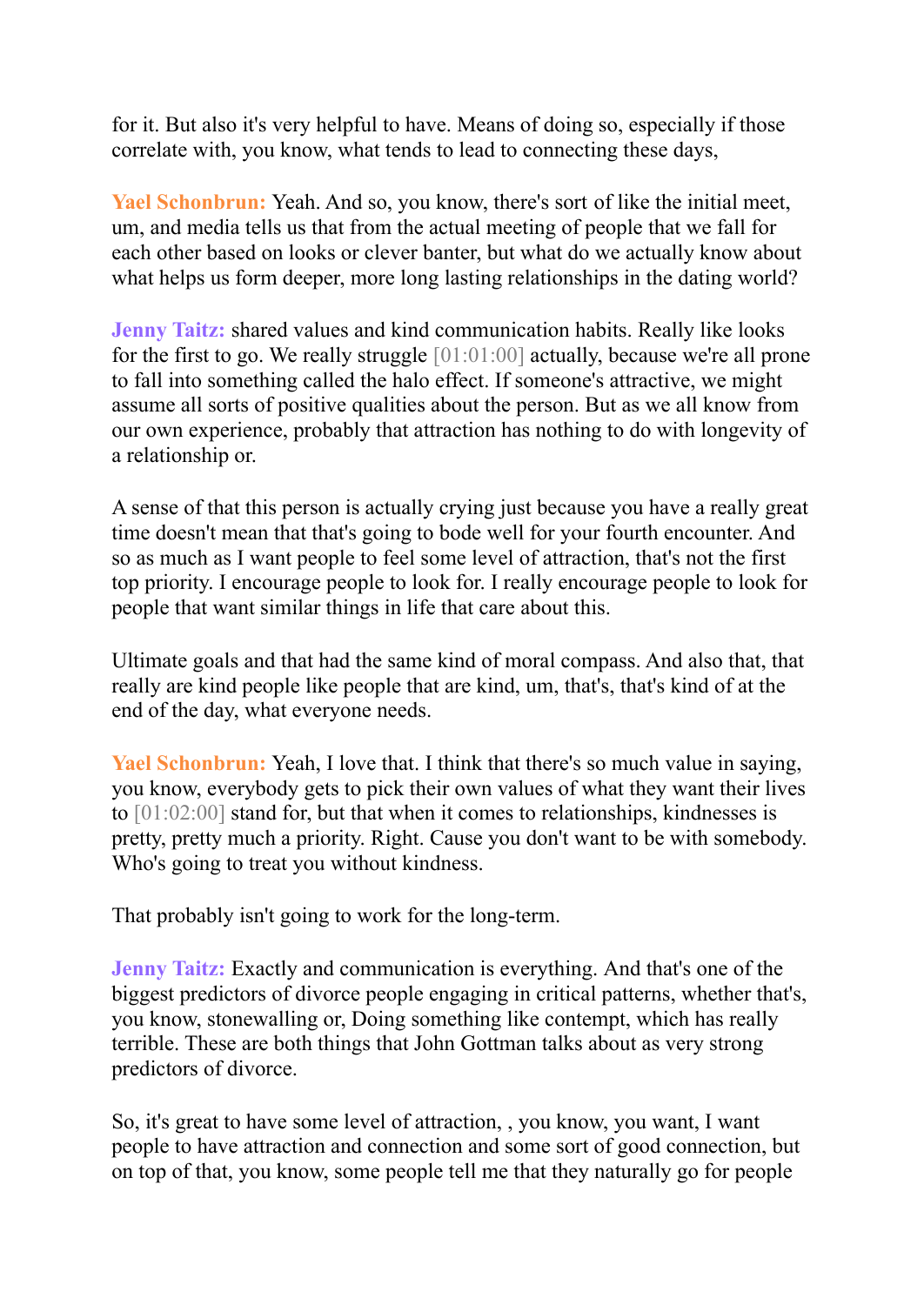that are less kind, and that's really something that I encourage them to work on because that's a huge part of self care.

**Yael Schonbrun:** What what's your advice for starting a conversation on a date? I mean, and again, I guess it kind of goes with this [01:03:00] question, like how quickly should you dive into figuring out whether or not you have shared values? Should you stay more superficial in the beginning or should you get deep quick? And I know that there's not a one size fits all, but what's your typical advice for starting conversations in the early part of a dating relationship?

**Jenny Taitz:** I think you might unfortunately lose people. If you jumped to two intense questions right off the bat. I love an acronym from a therapy. Called dialectical behavior therapy and the acronym is give gentle. It stands for gentle, interested, validating an easy manner. He can be kind of hard for someone to, you know, just live the same way and exercise.

You need kind of a warm up before you do some of the heavy lifting in our personally, it's going to be hard for someone to want to put in the effort of telling you what they, what they're actually looking for until there's some level of connection, communication, rapport. And so while it's [01:04:00] so understandable that you'd love to fast-forward, it's important to kind of be willing to.

Go through some of that preliminary, , pleasantries before taking it to that level. But I certainly don't want people to feel like they need to wait, like till months into knowing someone before asking them what they're looking for or what their long-term hopes are. And I think there are ways using the give acronym to infuse this in a way that doesn't sound really intense or grilling or, like you're putting someone through an interrogator.

**Yael Schonbrun:** Yeah, I love that because I think It's a balance, right? You want to show up in an authentic way, but you also don't want to come into heavy handed. Because it can be intimidating or overwhelming in the process of getting to know someone new. And so having that gentle easy going validating kind of manner, or, or having that acronym in mind as you try to show up as authentically as you can without.

Can can offer a reminder to kind of stay a little bit [01:05:00] lighter at the front end of things, as you're getting to know somebody. So I love that. And that kind of leads me to my next question, which is, you know, I think authenticity is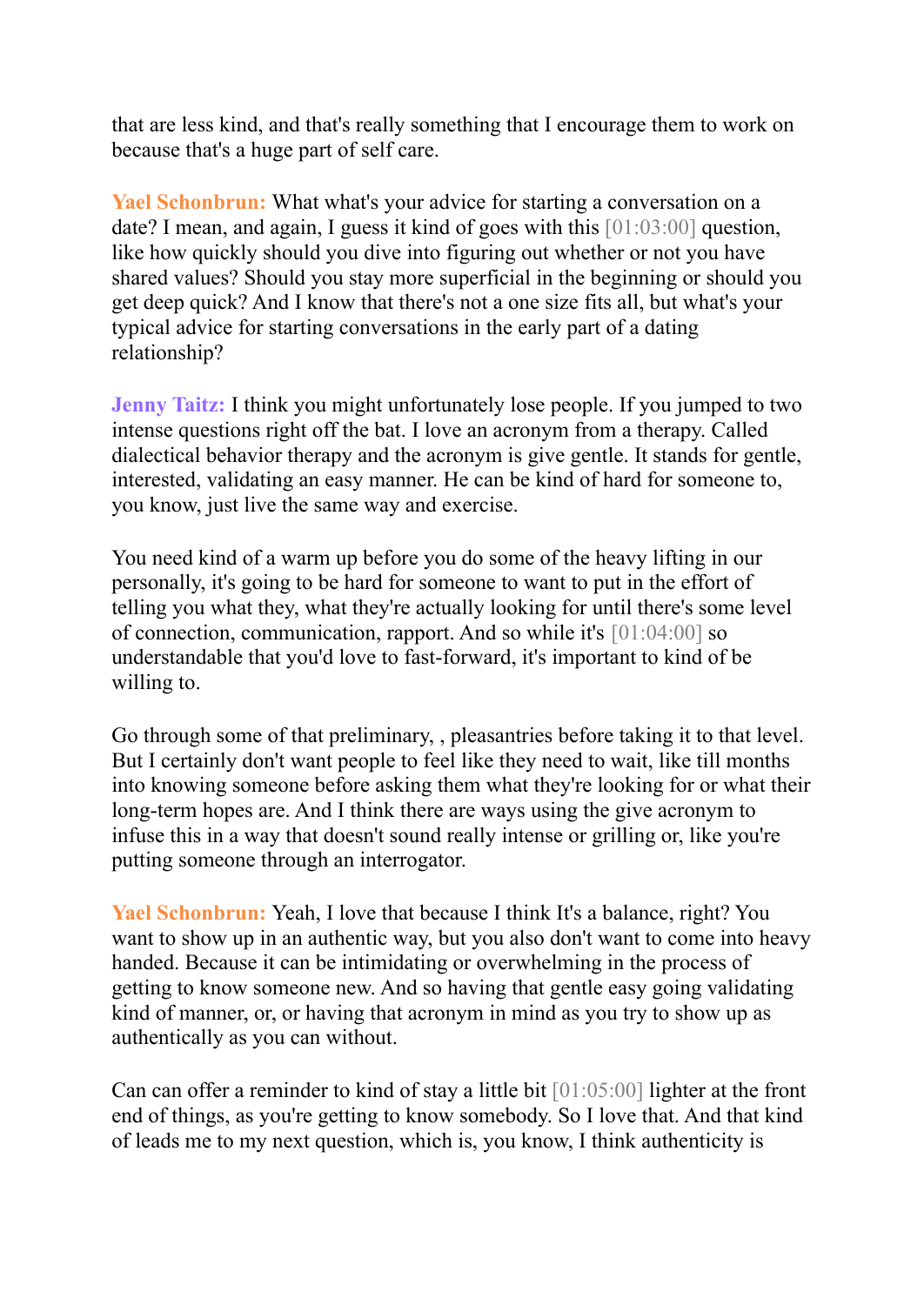absolutely important in dating because if somebody is going to pair up with you, you want them to know who you actually are.

So there's sort of the, the balance of like staying authentic, but not being too heavy handed, but then there's also. The, the challenge of staying authentic when we get really caught up in these worries about being liked or, or the fear of being rejected. And so can you provide some guidance on how we can work to stay authentic and in a, in a appropriate, healthy, effective way, uh, without getting too caught up in those worries and fears.

**Jenny Taitz:** It's so tough because this might have so much to do with sort of your unique circumstances, but at the end of the day, I think we all need to be ourselves and be true to ourselves. And, but also be mindful that. [01:06:00] people generally do well with people that are flexible. And so there's this fine balance between being who you are, but also honoring someone else's wants and needs to some degree.

And so, this is kind of tricky without getting into specifics, but for instance, I'm a vegetarian and, Maybe I would do something like suggest a restaurant that has a range of options, but not necessarily go for like the raw vegan restaurant that would potentially be my first choice,

And so I think there's some line between both, you know, advocating for your personal wants and needs, but also being gracious and thinking about, you know, win-win for both.

**Yael Schonbrun:** That's such a great example of sort of honoring yourself, but also kind of being open to where other people are coming from and, you know being willing to share, you know, authentic parts of who you are, but not coming at it. So rigidly or again, like in a heavy handed way.

I wanted to end with a note about something that you write in your concluding chapter. , and you kind of referenced this earlier and I, [01:07:00] I, just want to come back to it cause I think it's absolutely true. But when you sent the manuscript to a colleague that you had. You panicked when you got a note back stating that he stated that you hadn't really written a book about being single , but then you were reassured as you read on, because what he wrote was that you had written a book about advances in living fulfilling lives, regardless of our circumstances, a book about how to live optimal.

Whether we are alone or in the company of others. And I'm just curious if you had sort of set out to do that or if writing about how to be happy and single just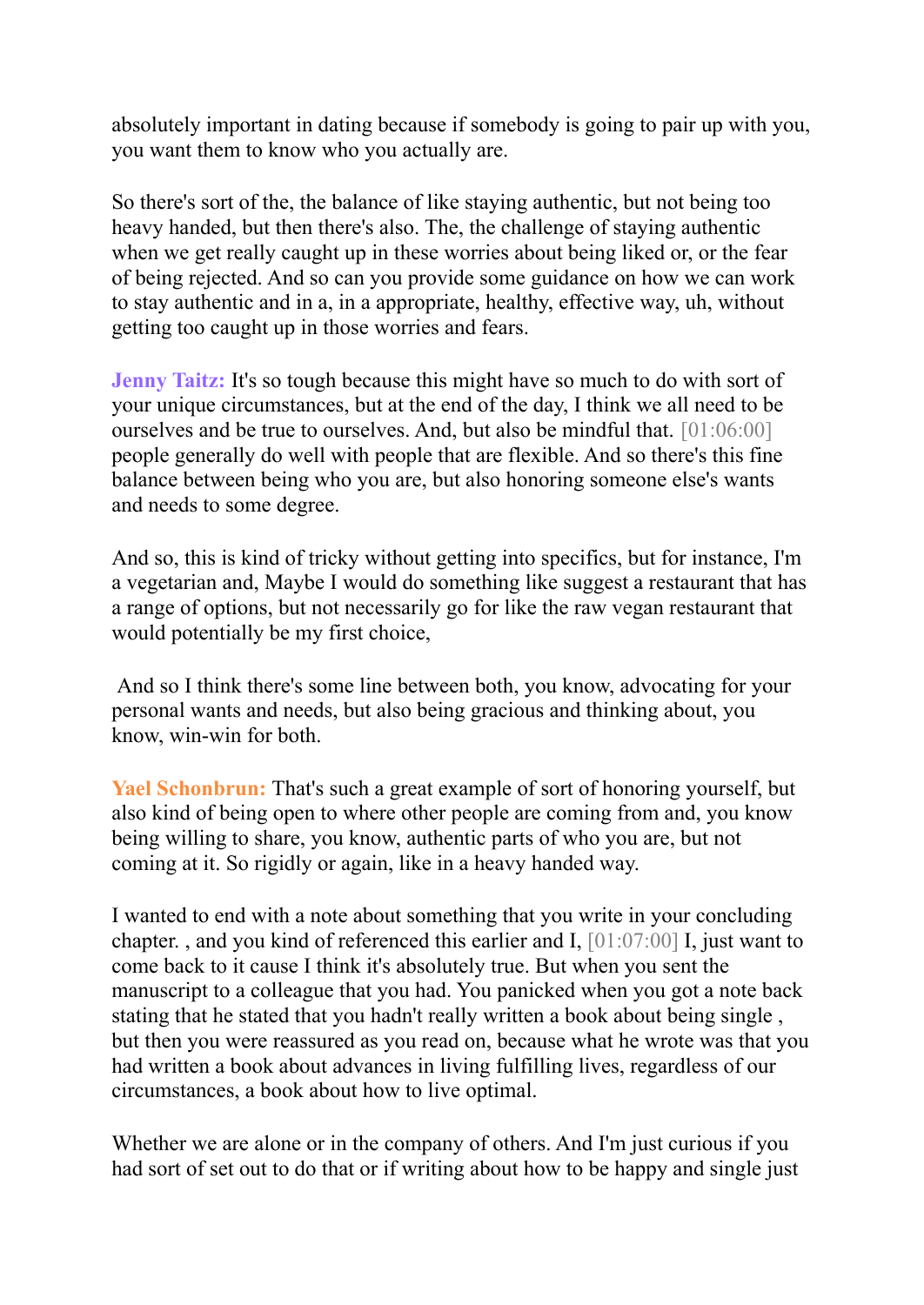led you to wisdom that kind of applies to living well, regardless of circumstance.

**Jenny Taitz:** I, you know, I, I wanted to kind of take positive psychology and apply it to being single, but I there's so much overlap when you, whether you're struggling with. Chronic pain or being unhappy with your relationship status. Like there are core things that regardless of our circumstances will improve our quality of life.

And everything I wrote [01:08:00] about in the book is the stuff that I'm doing now and I'm trying to do right now, I should say because it's, you know, we all go through moments when we're better about being present in based on than other times, but, you know, A lot of people feel like their current situation is, um, defining event, but we're all so alike and the things that work well, like all around apply independent of your unique circumstance.

**Yael Schonbrun:** Yeah, maybe. And that brings me to maybe a final point, which is one of the exercises that I love that you offer is to have people. Create a pie of the different elements that make them up. So, you know, your relationship status is one piece of the pie. And when you're single and wanting not to be single, it can feel like.

The majority of the pie, but if you sit down and really work it through and think about the various things that, that you represent, you know, your, your role in your family, your role in your work, your [01:09:00] hobbies, your values, your, your exercise habits, your creativity that you can see. Your relationship status is just a small part of it.

And that can really help you to bring some perspective in, and, and that can lead you to being more open to some of those happiness practices that kind of get you out of, focusing overly intensely on this one element that you may be feeling stuck on for them.

**Jenny Taitz:** Yes, we all need to have like a full rich life and people that are, you know, with partners and children also need to attend to the other facets of their life. People that are single need to be mindful that there is so much more right with them and their relationship status. And they perceive as.

**Yael Schonbrun:** Well, thank you so much for all of your wisdom. It's a great book. So full of research and just really on the ground practices that you can do, like in the here and now, , to be a happier, more satisfied person, whatever your